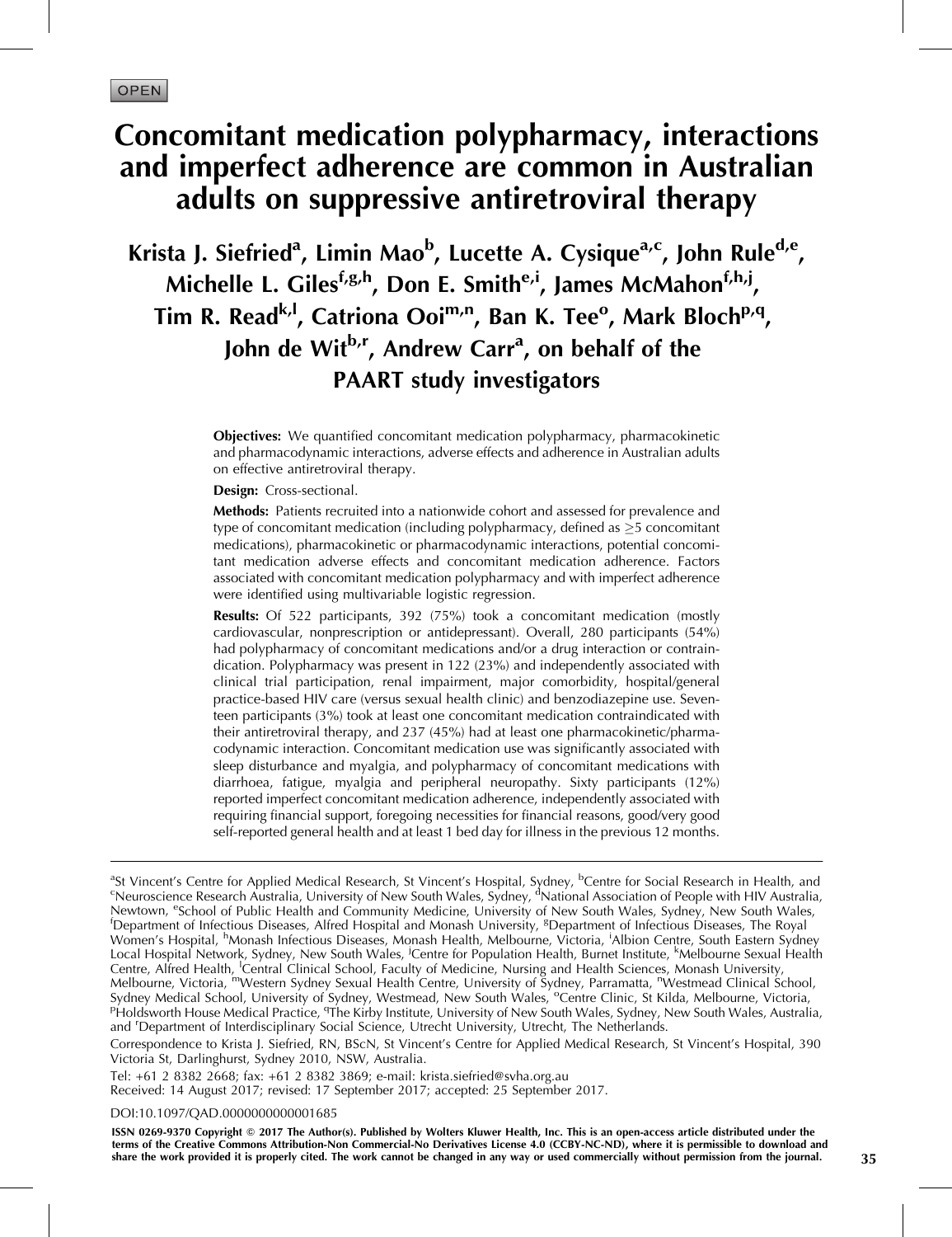**Conclusion:** In a resource-rich setting with universal healthcare access, the majority of this sample took a concomitant medication. Over half had at least one of concomitant medication polypharmacy, pharmacokinetic or pharmacodynamic interaction. Concomitant medication use was associated with several adverse clinical outcomes. Copyright © 2017 The Author(s). Published by Wolters Kluwer Health, Inc.

AIDS 2018, 32:35–48

#### Keywords: adherence, concomitant medication, HIV, interactions, polypharmacy

# Introduction

Most HIV-infected patients in resource-rich settings are successfully treated with combination antiretroviral therapy  $(ART)$   $[1-3]$ . However, up to two-thirds of these patients take a concomitant medication to mitigate ART side effects and/or to treat comorbid conditions [\[4–6\]](#page-12-0). Concomitant medication use is more prevalent in those with HIV than in the general population [\[5\]](#page-12-0) and has been associated with older age, female sex, obesity and hepatitis B/C coinfection [\[4–7\]](#page-12-0). Concomitant medications could complicate HIV care by contributing to polypharmacy, interactions, side effects and suboptimal adherence.

Polypharmacy (commonly defined as use of five or more medications [\[8,9\]](#page-12-0)) is associated with increased risk for morbidity, nonadherence, drug interactions and side effects in the general population [\[4,6,9,10\]](#page-12-0), and is more common in HIV-infected adults than in the general population [\[4,11,12\].](#page-12-0) Polypharmacy increases with age [\[11,13\],](#page-12-0) but is likely underestimated given that most studies in HIVinfected adults only account for prescribed medicines [\[4\]](#page-12-0). Polypharmacy of concomitant medications in HIV has been associated with adverse drug reactions leading to hospitalization [\[9\]](#page-12-0) and suboptimal adherence to ART [\[14\]](#page-12-0); however, others have shown that initiation of concomitant medication is favourable to ART adherence [\[15\].](#page-12-0)

Concomitant medication use in HIV-infected adults increases the risk of pharmacokinetic interactions, particularly in patients receiving a boosted protease or nonnucleoside reverse transcriptase inhibitor (due to cytochrome P450 3A inhibition) [\[6,16\].](#page-12-0) Furthermore, pharmacodynamic interactions between ART and concomitant medications can result in additive, antagonistic or synergistic effects of one or the other medication [\[17,18\]](#page-12-0). Contraindicated combinations of ART and concomitant medications have been found in 2–7% of ART-treated patients [\[6,19\]](#page-12-0). In one cohort, clinically significant drug–drug interactions (DDIs) were found in 27% of patients, and only 35% of these were correctly identified by clinicians [\[20\].](#page-12-0)

Side effects of ART include nausea, diarrhoea, fatigue, sleep disturbance, myalgia, rash, lipodystrophy and peripheral neuropathy. Concomitant medications may cause similar adverse effects, and it is unknown if adverse effects are more prevalent in those who take concomitant medications or have polypharmacy.

Although there are some data on concomitant medication use and pharmacokinetic ART interactions, recent data on nonprescription medication are sparse, and potential risk factors for polypharmacy have not been evaluated against a broad range of clinical, socio-economic and behavioural parameters. Also, there are no data on adverse effects in HIV-infected patients taking concomitant medication.

Adherence to concomitant medications is important to successful HIV care and patient outcomes related to comorbidity management. Adherence to medication in general is impacted by socio-economic factors, healthcare team/system-related factors, condition-related factors, therapy-related factors and patient-related factors [\[21\]](#page-12-0). However, factors related to concomitant medication adherence in HIV patients treated with ART have not been evaluated. Furthermore, the relationship between ART adherence and adherence to concomitant medications is not addressed in the literature.

We previously established a national cohort of Australian adults to evaluate risks for ART failure [\[22\]](#page-12-0). The study recorded concomitant medication use. In the present analysis, we evaluated concomitant medication use, polypharmacy, drug interactions, adverse effects and adherence, including risks for polypharmacy and imperfect adherence.

## Methods

HIV-infected adults were eligible if they were on ART, had an undetectable HIV plasma viral load, could complete study assessments (interpreter permitted) and had prerequisite standard-of-care blood results available  $[HIV \ RNA, CD4^+$  T-lymphocyte cell count, haemoglobin, estimated glomerular filtration rate (eGFR) and alanine aminotransferase].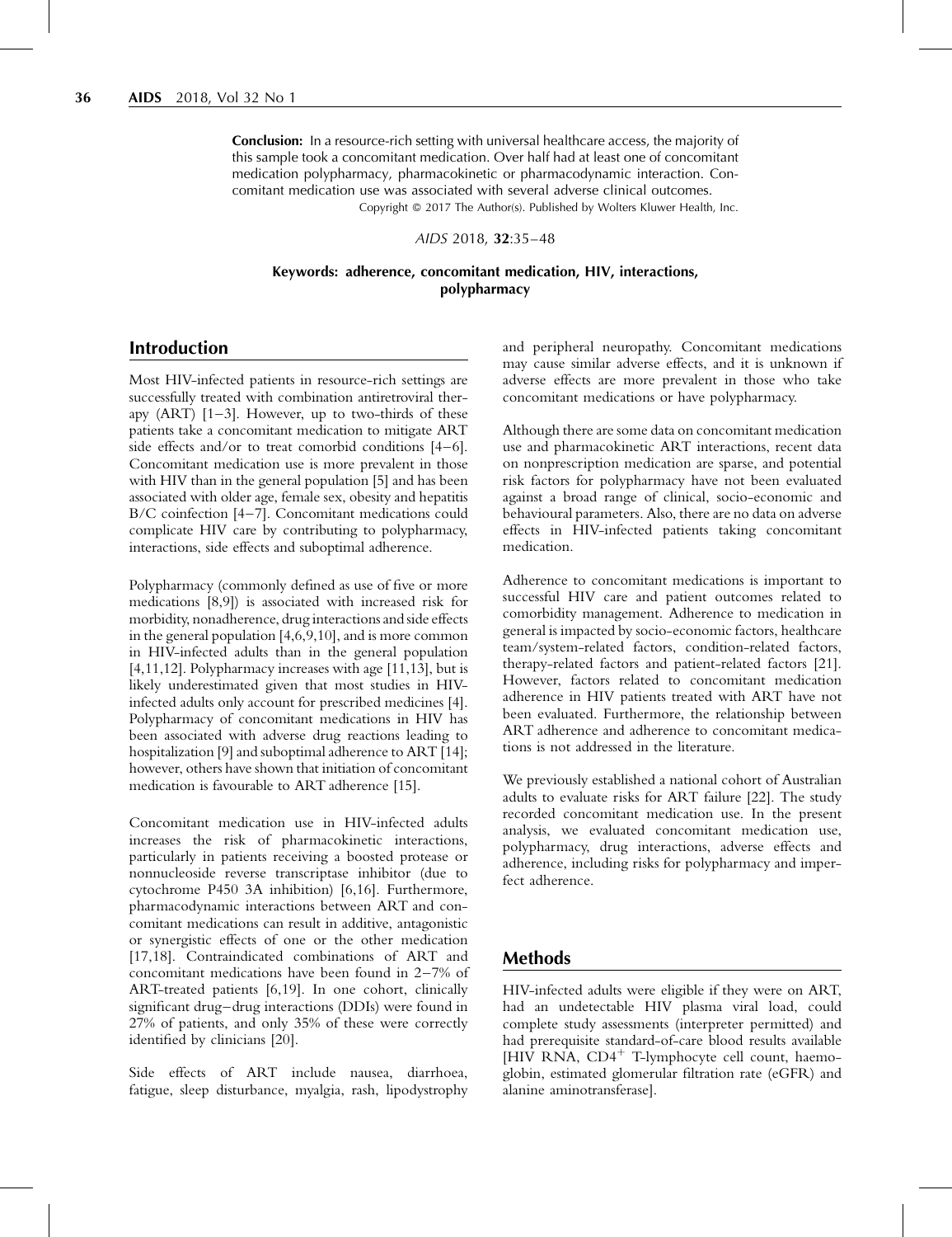Participants were enrolled at 17 Australian sexual health clinics, hospital clinics and high HIV-caseload general practice sites between September 2013 and November 2015 [\[22\].](#page-12-0) Ethical approval was obtained from the Human Research Ethics Committee at each study site, and all participants provided written, informed consent.

We aimed to enrol a representative sample of patients from each site, not excluding patients from any demographic. Sites were instructed to invite all eligible participants sequentially (e.g. every patient at a given clinic oron a clinic day) to avoid selection bias. Enrolling patients at all sites of HIV care (sexual health clinics, hospital clinics and high HIV-caseload general practice sites) allowed for a sample that did not preference only those who may have more complex needs (e.g. those at a hospital site) or, conversely, a younger, more recently diagnosed demographic (e.g. those at a sexual health clinic). Enrolment procedures have been more extensively described previously [\[22\]](#page-12-0). The enrolled cohort was diverse and reflective of the HIV epidemic in Australia [\[23\]](#page-12-0).

Study assessments are described in detail elsewhere [\[22\]](#page-12-0). A 204-item questionnaire completed on a dedicated laptop assessed the following themes: socio-demographics, financial and employment status, health care, treatment access, physical health, mental health, quality of life, drug and alcohol use, life stressors, social supports, HIV disclosure, HIV stigma, ART regimen (side effects, use and adherence), ART-related necessity beliefs and concerns and concomitant medication use [\[24–34\]](#page-12-0). Brief neurocognitive screening was completed (Cogstate [\[35\]](#page-12-0)). Medical and HIV history, serious non-AIDS events (SNAEs) [\[36\],](#page-12-0) comorbidities, sexually transmitted infections and laboratory data were collected.

Baseline data are presented descriptively as frequencies, percentages and sample means or medians. Multivariate analyses were conducted to determine factors associated with polypharmacy and imperfect concomitant medication adherence [including sensitivity analyses using backward-stepwise and enter (standard) methods of logistic regression, which yielded similar results (data not shown)].

## **Polypharmacy**

Polypharmacy of concomitant medications was defined by use of at least five concomitant medications and included use of over-the-counter and alternative medications (but not ART) [\[8,9\]](#page-12-0). Polypharmacy was assessed using bivariate analysis with all other covariates, significant covariates  $(P < 0.05)$  were included in a forward-step logistic regression model.

## Contraindicated medication use, pharmacokinetic or pharmacodynamic interactions

Concomitant medications were examined for DDIs with ART against each product label (Therapeutic Goods

Administration Australia and USA Food and Drug Administration current approved) and cross-checked with the University of Liverpool HIV drug interactions database [\[37\]](#page-12-0). Combinations were classified as 'no known DDI', 'potential DDI' or 'contraindicated'. Potential DDIs were those listed as having insufficient evidence on coadministration, or evidence of pharmacokinetic or pharmacodynamic interaction, with coadministration accompanied by a caution to prescribers (e.g. increased monitoring, dosage adjustment). Contraindications were identified where there was explicit advice against coprescribing under United States, Australian or European ART guidelines. We did not examine potential DDIs between concomitant medications.

## Adverse effects

Pearson's chi-squared test was used to evaluate the relationship between concomitant medication use and between polypharmacy of concomitant medications with each of the following symptoms: nausea, diarrhoea, fatigue, sleep disturbance, muscle pain/weakness, rash, peripheral neuropathy and self-reported lipodystrophy, which could be any fat redistribution.

After analysing adverse effects for associations with polypharmacy, we undertook regression analysis adjusting for comorbid disease burden. Using the previously validated Charlson comorbidity index [\[38\]](#page-12-0), participants were assigned a score based on the presence or absence of 17 comorbid conditions, with higher scores indicating higher disease burden and mortality risk. All participants were assigned a baseline score of 6 as per the Charlson score for HIV-infection; the index score was entered into the model as a continuous variable, with the binary variable 'polypharmacy: yes or no' also in the model.

#### Concomitant medication adherence

Imperfect concomitant medication adherence was defined by patient-reported interruption in the previous 12 months. Covariates were assessed by bivariate analysis with concomitant medication self-reported adherence. Covariates significantly associated with adherence at bivariate analysis ( $P < 0.05$ ) were included in a forwardstep logistic regression model.

All statistical analyses were conducted in IBM SPSS Statistics for Windows, Version 23.0 (IBM Corp., Armonk, New York, USA).

# **Results**

## **Participants**

Baseline characteristics of the 522 participants (significant for concomitant medication use and polypharmacy) are shown in [Table 1.](#page-3-0) Four hundred and ninety-four (94.6%) were men, mean age was 50.8 years (SD 12.3), median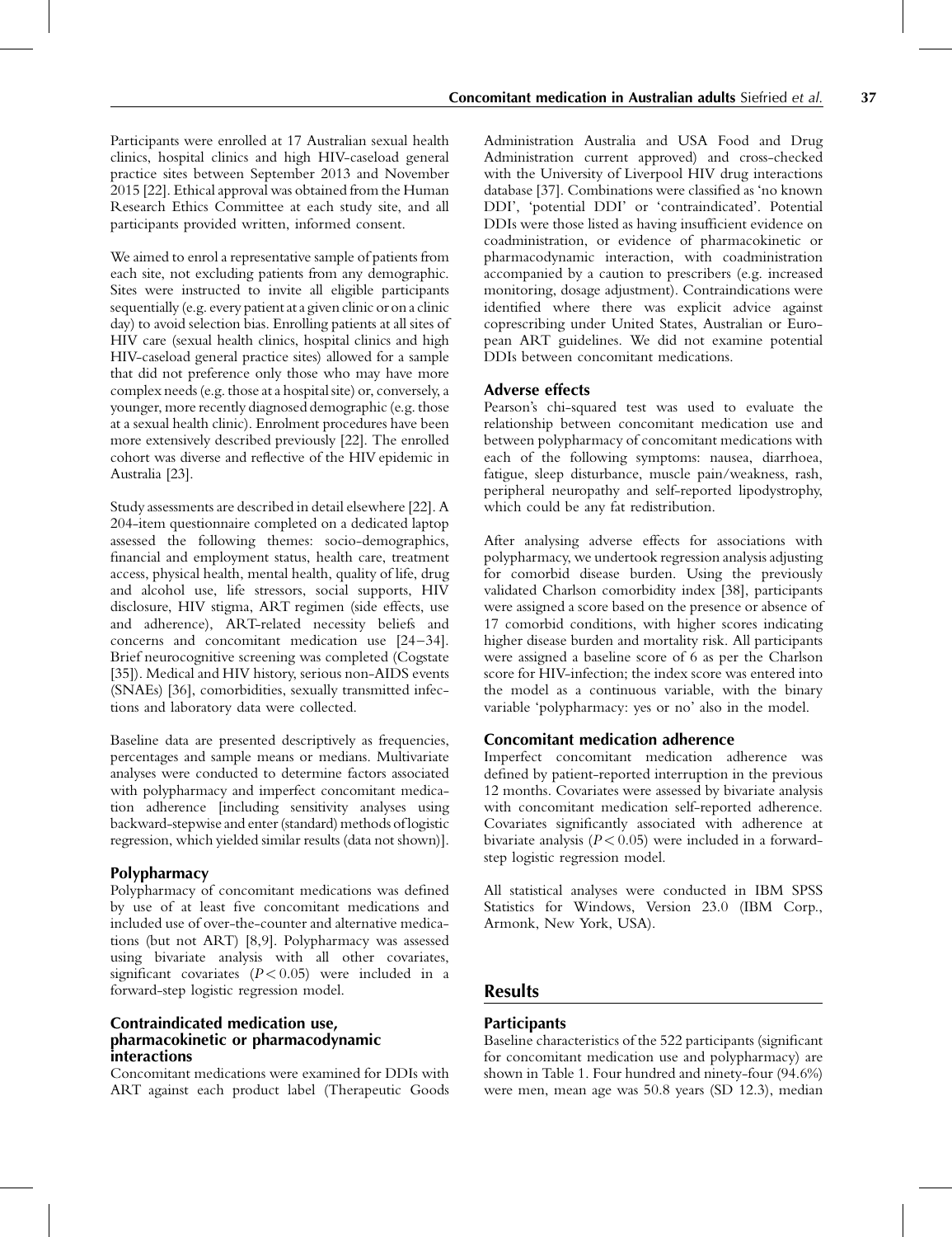# <span id="page-3-0"></span>Table 1. Sample characteristics by concomitant medication exposure (significant covariates).

|                                                                                                                                               | Concomitant medications                                 |                                                   |                                            |                                           |                                               |                         |  |  |  |
|-----------------------------------------------------------------------------------------------------------------------------------------------|---------------------------------------------------------|---------------------------------------------------|--------------------------------------------|-------------------------------------------|-----------------------------------------------|-------------------------|--|--|--|
| Variables                                                                                                                                     | Total sample, $n = 522$<br>$n \ (\%)$ or<br>mean $(SD)$ | None (0), $n = 130$<br>$n \ (\%)$ or<br>mean (SD) | $≥1, n = 392$<br>$n$ (%) or<br>mean $(SD)$ | $1-4, n=270$<br>$n$ (%) or<br>mean $(SD)$ | $\geq 5$ , n = 122<br>$n$ (%) or<br>mean (SD) | $P$ value<br>for trend* |  |  |  |
| Demographic characteristics                                                                                                                   |                                                         |                                                   |                                            |                                           |                                               |                         |  |  |  |
| Age (years; mean, SD)                                                                                                                         | 50.8 (12.3)                                             | 41.9 (12.4)                                       | 53.8 (10.8)                                | 52 (11.0)                                 | 57.4 (9.4)                                    | < 0.001                 |  |  |  |
| Sex (male)                                                                                                                                    | 494 (94.6)                                              | 117 (90.0)                                        | 376 (96.0)                                 | 256 (94.8)                                | 120 (98.4)                                    | 0.006                   |  |  |  |
| Australian born<br>Living alone                                                                                                               | 322 (61.6)<br>212 (40.5)                                | 62(47.7)<br>28 (21.5)                             | 259 (66.1)<br>183 (46.7)                   | 172 (63.7)<br>117(43.3)                   | 87 (71.3)<br>66 (54.1)                        | < 0.001<br>< 0.001      |  |  |  |
| Speaks English at home                                                                                                                        | 493 (94.3)                                              | 110 (84.6)                                        | 382 (97.4)                                 | 261 (96.7)                                | 121 (99.2)                                    | < 0.001                 |  |  |  |
| Australian citizen                                                                                                                            | 461 (88.1)                                              | 98 (75.4)                                         | 362 (92.3)                                 | 245 (90.7)                                | 117 (95.9)                                    | < 0.001                 |  |  |  |
| Has Medicare access                                                                                                                           | 508 (97.1)                                              | 120(92.3)                                         | 387 (98.7)                                 | 266 (98.5)                                | 121 (99.2)                                    | 0.001                   |  |  |  |
| Met Medicare safety net <sup>a</sup> in last<br>12 months                                                                                     | 94 (18.0)                                               | 12(9.2)                                           | 81 (20.7)                                  | 40 (14.8)                                 | 41 (33.6)                                     | < 0.001                 |  |  |  |
| Has private health insurance<br>Financial/employment status                                                                                   | 221 (42.3)                                              | 63(48.5)                                          | 158(40.3)                                  | 119(44.1)                                 | 39 (32.0)                                     | 0.010                   |  |  |  |
| On social welfare                                                                                                                             | 212 (40.6)                                              | 21 (16.2)                                         | 191 (48.7)                                 | 110(40.7)                                 | 81 (66.4)                                     | < 0.001                 |  |  |  |
| Required financial assistance in last<br>12 months                                                                                            | 138 (26.4)                                              | 23 (17.7)                                         | 127(32.4)                                  | 78 (28.9)                                 | 49 (40.2)                                     | < 0.001                 |  |  |  |
| Unemployed                                                                                                                                    | 226 (43.2)                                              | 33 (25.4)                                         | 193 (49.2)                                 | 111(41.1)                                 | 82 (67.2)                                     | < 0.001                 |  |  |  |
| Lives in public-subsidized<br>accommodation                                                                                                   | 105(20.1)                                               | 12(9.2)                                           | 92 (23.5)                                  | 51 (18.9)                                 | 41 (33.6)                                     | < 0.001                 |  |  |  |
| In previous 12 months, for financial<br>reasons, had to forego food,<br>groceries, rent, household bills,<br>furniture, clothing, white goods | 114(21.8)                                               | 17(13.1)                                          | 97(24.7)                                   | 62 (23.0)                                 | 35 (28.7)                                     | 0.004                   |  |  |  |
| HIV healthcare and treatment access                                                                                                           |                                                         |                                                   |                                            |                                           |                                               |                         |  |  |  |
| Uses the following for HIV management                                                                                                         |                                                         |                                                   |                                            |                                           |                                               |                         |  |  |  |
| Hospital-based HIV clinic<br>Community-based general                                                                                          | 254 (48.7)<br>174 (33.3)                                | 59 (45.4)<br>16(12.3)                             | 195 (49.7)<br>158(40.3)                    | 123(45.6)<br>95 (35.2)                    | 72 (59.0)<br>63 (51.6)                        | 0.039<br>< 0.001        |  |  |  |
| practice                                                                                                                                      |                                                         |                                                   | 112 (28.6)                                 |                                           |                                               |                         |  |  |  |
| Sexual health clinic/centre<br>Hospital pharmacy                                                                                              | 168 (32.2)<br>259 (49.6)                                | 56 (43.1)<br>44 (33.8)                            | 215 (54.8)                                 | 79 (29.3)<br>137 (50.7)                   | 33 (27.0)<br>78 (63.9)                        | 0.007<br>< 0.001        |  |  |  |
| Drug or alcohol services                                                                                                                      | 9(1.7)                                                  |                                                   | 9(2.3)                                     | 5(1.9)                                    | 4(3.3)                                        | 0.044                   |  |  |  |
| HIV community organization or<br>support group                                                                                                | 77 (14.8)                                               | 15(11.5)                                          | 62(15.8)                                   | 32 (11.9)                                 | 30(24.6)                                      | 0.004                   |  |  |  |
| Primary HIV physician                                                                                                                         |                                                         |                                                   |                                            |                                           |                                               |                         |  |  |  |
| General practitioner                                                                                                                          | 181 (34.7)                                              | 27(20.8)                                          | 154 (39.3)                                 | 106(39.3)                                 | 48 (39.3)                                     | 0.001                   |  |  |  |
| Sexual health physician<br>Study enrolment site                                                                                               | 114(21.8)                                               | 41 (31.5)                                         | 73 (18.6)                                  | 55 (20.4)                                 | 18(14.8)                                      | 0.001                   |  |  |  |
| High-caseload general practice                                                                                                                | 145 (27.8)                                              | 8(6.2)                                            | 137 (34.9)                                 | 92 (34.1)                                 | 45 (36.9)                                     | < 0.001                 |  |  |  |
| Hospital-located clinic                                                                                                                       | 174(33.3)                                               | 31 (23.8)                                         | 143(36.5)                                  | 92 (34.1)                                 | 51(41.8)                                      | 0.002                   |  |  |  |
| Sexual health clinic/centre                                                                                                                   | 203 (38.9)                                              | 91 (70.0)                                         | 112(28.6)                                  | 86 (31.9)                                 | 26 (21.3)                                     | < 0.001                 |  |  |  |
| Duration of care from primary HIV<br>physician (years; mean, SD)                                                                              | 11.3(8.0)                                               | 7.6(6.9)                                          | 12.4(8.0)                                  | 11.5(8.0)                                 | 14.6(7.8)                                     | < 0.001                 |  |  |  |
| Changed primary HIV physician in<br>last 12 months                                                                                            | 80 (15.3)                                               | 32(24.6)                                          | 51 (13.0)                                  | 37 (13.7)                                 | 14(11.5)                                      | 0.016                   |  |  |  |
| Seen other medical specialist in last<br>12 months                                                                                            | 321 (61.5)                                              | 60(46.2)                                          | 261 (66.6)                                 | 167(61.9)                                 | 95 (77.9)                                     | < 0.001                 |  |  |  |
| Other healthcare providers<br>involved in HIV care                                                                                            | 324 (62.1)                                              | 63(48.5)                                          | 261 (66.6)                                 | 169(62.6)                                 | 92 (75.4)                                     | < 0.001                 |  |  |  |
| Cost of non-HIV medications (A\$,<br>last 3 months; mean, SD)                                                                                 | 145 (434)                                               | 107 (644)                                         | 157 (335)                                  | 129 (187)                                 | 224 (537)                                     | 0.041                   |  |  |  |
| HIV history                                                                                                                                   |                                                         |                                                   |                                            |                                           |                                               |                         |  |  |  |
| HIV diagnosed prior to 1996                                                                                                                   | 213 (40.8)                                              | 22 (16.9)                                         | 191 (48.7)                                 | 113 (41.9)                                | 78 (63.9)                                     | < 0.001                 |  |  |  |
| Nadir CD4 <sup>+</sup> T-lymphocyte cell                                                                                                      | 202 (38.7)                                              | 34 (26.2)                                         | 168 (42.9)                                 | 112(41.5)                                 | 56 (45.9)                                     | < 0.001                 |  |  |  |
| count $\langle 200 \text{ cells/}\mu$                                                                                                         |                                                         |                                                   |                                            |                                           |                                               |                         |  |  |  |
| Previous AIDS<br>Comorbidities                                                                                                                | 120(22.9)                                               | 13(10.0)                                          | 107(27.3)                                  | 62(23.0)                                  | 45 (36.9)                                     | < 0.001                 |  |  |  |
| Heart disease                                                                                                                                 | 57 (10.9)                                               | 2(1.5)                                            | 55 (14.0)                                  | 24(8.9)                                   | 31 (25.4)                                     | < 0.001                 |  |  |  |
| Hypertension                                                                                                                                  | 94 (18.0)                                               | 2(1.5)                                            | 92 (23.5)                                  | 51 (18.9)                                 | 41 (33.6)                                     | < 0.001                 |  |  |  |
| Stroke                                                                                                                                        | 9(1.7)                                                  | $\qquad \qquad -$                                 | 9(2.3)                                     | 3(1.1)                                    | 6(4.9)                                        | 0.003                   |  |  |  |
| Peripheral vascular disease                                                                                                                   | 8(1.50)                                                 | $\overline{\phantom{0}}$                          | 8(2.0)                                     | 3(1.1)                                    | 5(4.1)                                        | 0.008                   |  |  |  |
| <b>Diabetes</b>                                                                                                                               | 31 (5.9)                                                |                                                   | 31 (7.9)                                   | 13(4.8)                                   | 18 (14.8)                                     | < 0.001                 |  |  |  |
| Chronic liver failure                                                                                                                         | 2(0.4)                                                  |                                                   | 2(0.5)                                     |                                           | 2(1.6)                                        | 0.038                   |  |  |  |
| Chronic kidney disease<br>Other diagnosed comorbidity <sup>b</sup>                                                                            | 14(2.7)<br>102(19.5)                                    | 7(5.4)                                            | 14(3.6)<br>95 (24.2)                       | 8(3.0)<br>62(23.0)                        | 6(4.9)<br>33 (27.0)                           | 0.015<br>< 0.001        |  |  |  |
| Current health                                                                                                                                |                                                         |                                                   |                                            |                                           |                                               |                         |  |  |  |
| Length of undetectable HIV viral<br>$load >1$ year                                                                                            | 399 (76.4)                                              | 91 (70.0)                                         | 308 (78.6)                                 | 205 (76.0)                                | 103(84.4)                                     | 0.007                   |  |  |  |
| Currently enrolled on a clinical trial                                                                                                        | 45(8.6)                                                 | 4(3.1)                                            | 41 (10.5)                                  | 25(9.3)                                   | 16(13.1)                                      | 0.004                   |  |  |  |
| eGFR <60 ml/min per 1.73 m <sup>2</sup>                                                                                                       | 43 (8.2)                                                | 6(4.6)                                            | 37(9.4)                                    | 14(5.2)                                   | 23 (18.9)                                     | < 0.001                 |  |  |  |
| Hepatitis B or C coinfection                                                                                                                  | 70 (13.4)                                               | 3(2.3)                                            | 65 (16.6)                                  | 46 (17.0)                                 | 19(15.6)                                      | 0.001                   |  |  |  |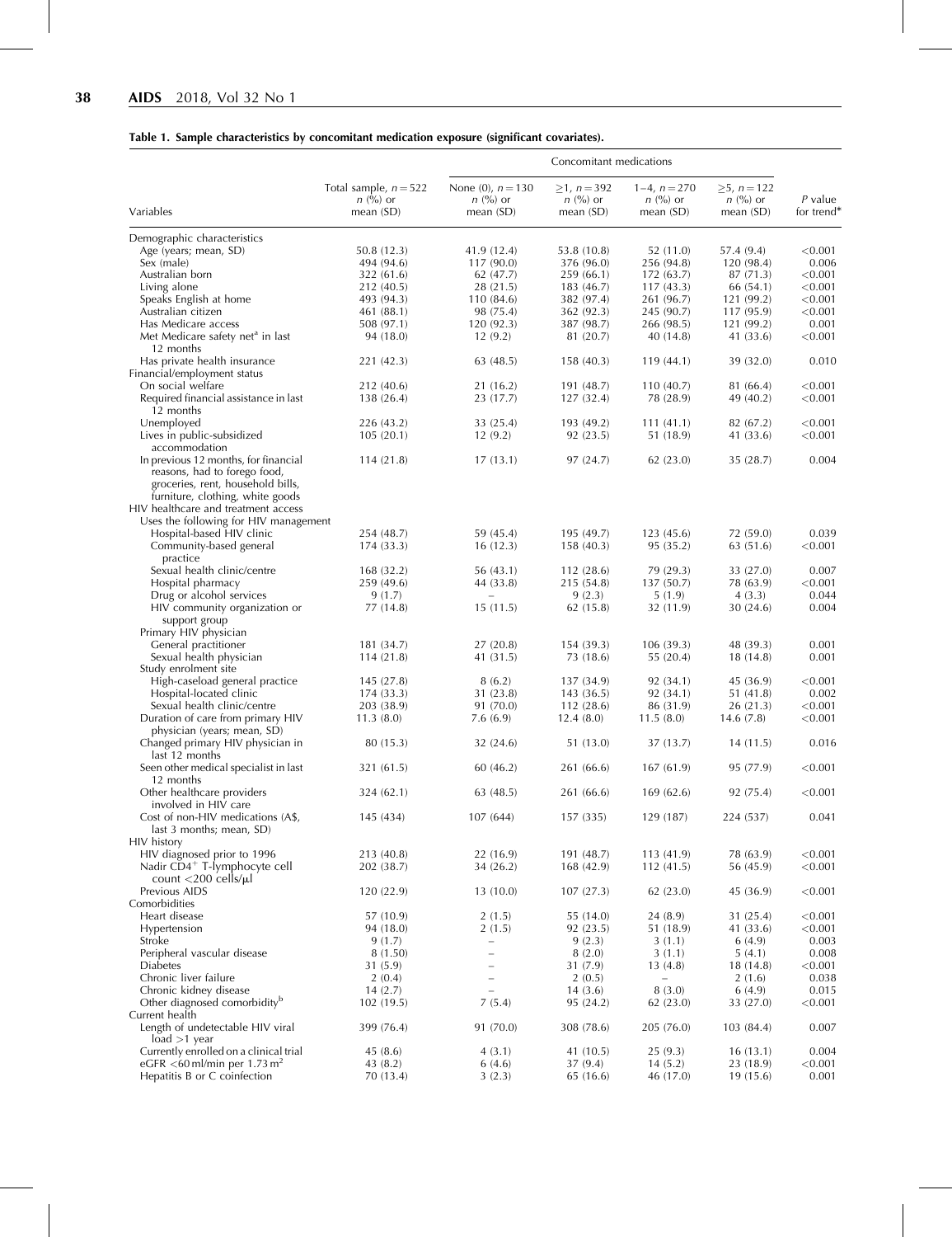#### <span id="page-4-0"></span>Table 1 (continued)

| Variables                                                                       | Total sample, $n = 522$<br>$n$ (%) or<br>mean $(SD)$ | None (0), $n = 130$<br>$n \ (\%)$ or<br>mean $(SD)$ | $\geq 1$ , n = 392<br>$n$ (%) or<br>mean $(SD)$ | $1-4, n=270$<br>$n$ (%) or<br>mean $(SD)$ | $\geq 5$ , $n = 122$<br>$n \ (\%)$ or<br>mean (SD) | $P$ value<br>for trend <sup>*</sup> |
|---------------------------------------------------------------------------------|------------------------------------------------------|-----------------------------------------------------|-------------------------------------------------|-------------------------------------------|----------------------------------------------------|-------------------------------------|
| Sexually transmitted infection in                                               | 71 (13.6)                                            | 28 (21.5)                                           | 42 (10.7)                                       | 33 (12.2)                                 | 9(7.4)                                             | 0.001                               |
| last 12 months<br>Hospitalized for $\geq$ 1 night in last<br>12 months          | 108 (20.7)                                           | 16(12.3)                                            | 92 (23.5)                                       | 57(21.1)                                  | 35 (28.7)                                          | 0.001                               |
| Physical health<br>Self-reported good/very good<br>overall health               | 435 (83.3)                                           | 118 (90.8)                                          | 316 (80.6)                                      | 223 (82.6)                                | 93 (76.2)                                          | 0.002                               |
| $\geq$ 1 Doctor visits for illness in last<br>12 months                         | 358 (68.6)                                           | 83 (63.8)                                           | 275 (70.2)                                      | 184(68.1)                                 | 91 (74.6)                                          | 0.044                               |
| Mental health<br>Major depressive disorder<br>(PHQ-9 [24])                      | 87 (16.7)                                            | 12(9.2)                                             | 75 (19.1)                                       | 45 (16.7)                                 | 30(24.6)                                           | 0.001                               |
| Psychiatric illness – currently<br>clinically active                            | 112(24.3)                                            | 4(3.1)                                              | 108(27.6)                                       | 66 (24.4)                                 | 42 (34.4)                                          | < 0.001                             |
| Alcohol and drug use<br>Benzodiazepines                                         | 39(7.5)                                              |                                                     | 39 (9.9)                                        | 18(6.7)                                   | 21 (17.2)                                          | < 0.001                             |
| PDE5 inhibitor ('viagra' or 'similar')                                          | 67 (12.8)                                            | 9(6.9)                                              | 58 (14.8)                                       | 36(13.3)                                  | 22 (18.0)                                          | 0.008                               |
| Opiates                                                                         | 11(2.1)                                              |                                                     | 11(2.8)                                         | 4(1.5)                                    | 7(5.7)                                             | 0.002                               |
| Life stressors                                                                  |                                                      |                                                     |                                                 |                                           |                                                    |                                     |
| >2 Major stress events in last<br>12 months                                     | 133(25.5)                                            | 20 (15.4)                                           | 113(28.8)                                       | 76 (28.1)                                 | 37 (30.3)                                          | 0.005                               |
| Social support                                                                  |                                                      |                                                     |                                                 |                                           |                                                    |                                     |
| Married/de facto/in regular<br>relationship                                     | 226 (43.2)                                           | 64 (49.2)                                           | 158(40.3)                                       | 147 (54.4)                                | 87 (71.3)                                          | 0.001                               |
| In serodiscordant sexual<br>relationship                                        | 136 (26.0)                                           | 46 (35.4)                                           | 90 (23.0)                                       | 71(26.3)                                  | 19(15.6)                                           | 0.047                               |
| Not linked to an HIV support<br>organization                                    | 388 (74.3)                                           | 115(88.5)                                           | 330 (84.2)                                      | 238 (88.1)                                | 92 (75.4)                                          | 0.004                               |
| Antiretroviral therapy                                                          |                                                      |                                                     |                                                 |                                           |                                                    |                                     |
| ART as a single-tablet regimen                                                  | 158 (30.3)                                           | 55 (42.3)                                           | 103(26.3)                                       | 81 (30.0)                                 | 22(18.0)                                           | < 0.001                             |
| Once-daily ART dosing                                                           | 333 (63.7)                                           | 102(78.5)                                           | 231 (58.9)                                      | 169(62.6)                                 | 62(50.8)                                           | < 0.001                             |
| Commenced ART within 1 year<br>of diagnosis                                     | 245 (46.8)                                           | 77 (59.2)                                           | 168 (42.9)                                      | 118(43.7)                                 | 50(41.0)                                           | < 0.001                             |
| Commenced ART prior to 2004                                                     | 247 (47.3)                                           | 26 (20.0)                                           | 221 (56.4)                                      | 134 (50.0)                                | 87 (71.3)                                          | < 0.001                             |
| When started ART felt 'not at all'/'only somewhat' informed about ART           |                                                      |                                                     |                                                 |                                           |                                                    |                                     |
| Side effects                                                                    | 178 (34.1)                                           | 34 (26.2)                                           | 144 (36.7)                                      | 95 (35.2)                                 | 49 (40.2)                                          | 0.020                               |
| <b>Benefits</b>                                                                 | 115(22.0)                                            | 18 (13.8)                                           | 97(24.7)                                        | 57(21.1)                                  | 40 (32.8)                                          | < 0.001                             |
| Dosing requirements                                                             | 44 (8.4)                                             | 7(5.4)                                              | 37(9.4)                                         | 22(8.1)                                   | 15(12.3)                                           | 0.045                               |
| Lifestyle impacts                                                               | 151 (28.9)                                           | 26 (20.0)                                           | 125 (31.9)                                      | 79 (29.3)                                 | 46 (37.7)                                          | 0.002                               |
| Own ART regimen                                                                 | 106(20.3)                                            | 16(12.3)                                            | 90 (23.0)                                       | 56 (20.7)                                 | 34 (27.9)                                          | 0.003                               |
| Reason for starting ART: to prevent<br>transmission to HIV-negative<br>partners | 101(19.5)                                            | 36 (27.7)                                           | 65 (16.6)                                       | 45 (16.7)                                 | 20(16.4)                                           | 0.023                               |
| Never speaks with HIV doctors or<br>nurses about: cost burden of ART            | 425 (82.1)                                           | 95 (73.1)                                           | 330 (84.2)                                      | 227 (84.1)                                | 103 (84.4)                                         | 0.025                               |
| Sometimes stops taking ART<br>medications if feeling worse                      | 48 (9.2)                                             | 4(3.1)                                              | 44 (11.2)                                       | 27(10.0)                                  | 17(13.9)                                           | 0.005                               |
| Experienced ART side effects in last<br>12 months                               | 297 (56.9)                                           | 62(47.7)                                            | 235 (59.9)                                      | 156 (57.8)                                | 79 (64.8)                                          | 0.007                               |
| Delayed/interrupted ART prior to<br>12 months ago                               | 85 (17.5)                                            | 9(6.9)                                              | 76 (19.4)                                       | 52 (19.3)                                 | 24 (19.7)                                          | 0.024                               |
| Concomitant medications                                                         |                                                      |                                                     |                                                 |                                           |                                                    |                                     |
| Medications per day (mean, SD)                                                  | 3.6(4.3)                                             | 0(0.0)                                              | 4.7(4.4)                                        | 2.7(2.0)                                  | 9.3(4.9)                                           | < 0.001                             |
| Delayed/interrupted last 12 months                                              | 60 (14.0)                                            | 4(3.1)                                              | 56 (14.3)                                       | 32 (11.9)                                 | 24 (19.7)                                          | 0.001                               |
| Delayed/interrupted prior to<br>12 months ago<br>PROQOL HIV                     | 49 (12.3)                                            | 3(2.3)                                              | 46 (11.7)                                       | 26(9.6)                                   | 20(16.4)                                           | 0.007                               |
| PROQOL HIV summary score <sup>c</sup><br>(mean, SD)                             | 40.1 (23.4)                                          | 41.8 (21.4)                                         | 41.7 (24.1)                                     | 40.8(24.1)                                | 49.8 (25.0)                                        | 0.005                               |

ART, antiretroviral therapy; eGFR, estimated glomerular filtration rate; PDE5, phosphodiesterase type 5 inhibitor; PROQOL HIV, the patient

reported outcomes quality of life - HIV.<br><sup>a</sup>Whereby medical costs – including pharmaceutical copayments, are capped after reaching an annual threshold.<br><sup>b</sup>Other diagnosed comorbidities include: depression [6 (1.1%)], erect Pulmonary Disease [4 (0.8%)] and asthma [4 (0.8%)].

Example summary score (mean) (higher score indicative of lower quality of life).<br>\*P value for trend: no comedication(s), 1–4 comedication(s), polypharmacy ( $\geq$ 5 comedications).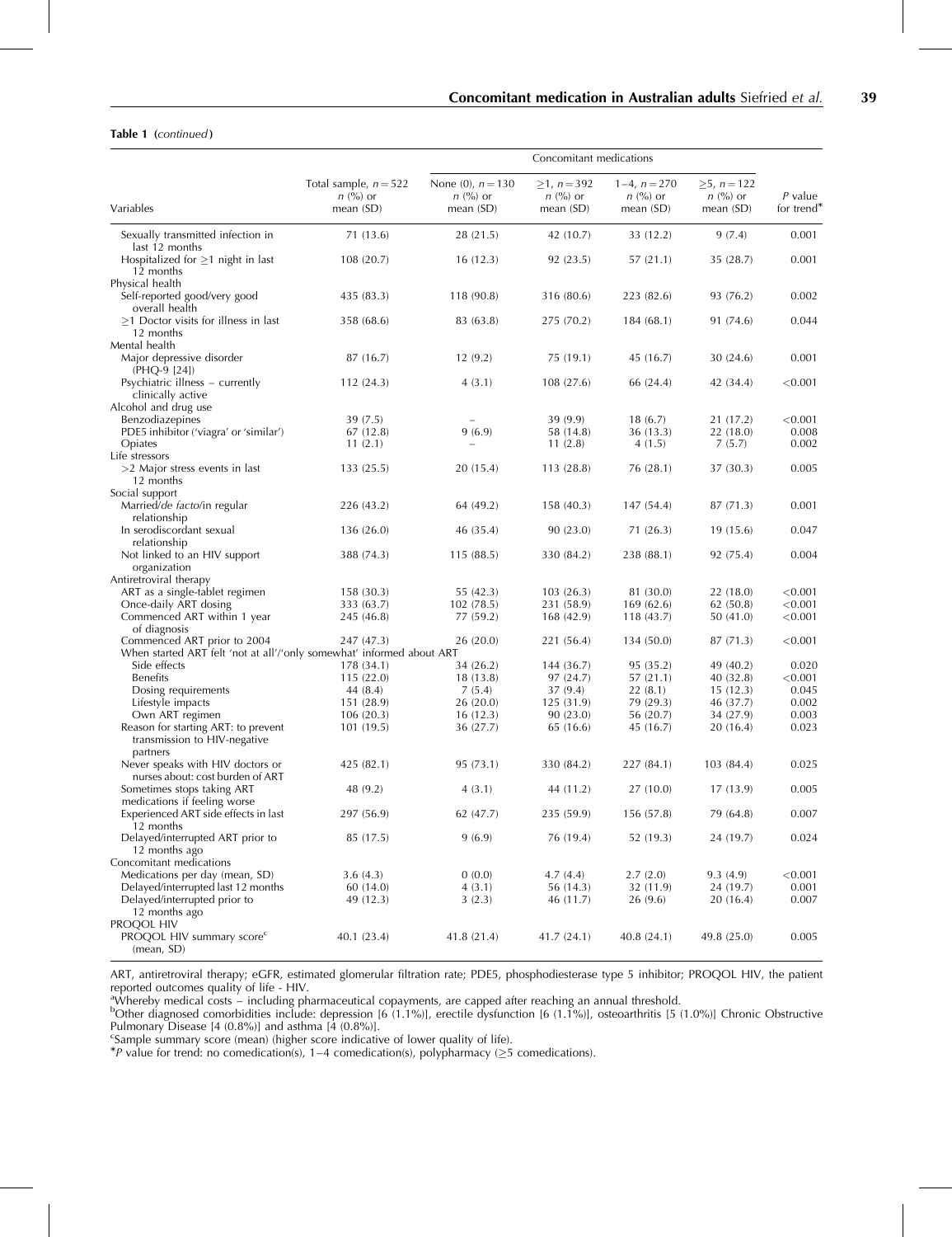

Fig. 1. Concomitant medications by system/type.

duration of HIV infection was 15.0 years linterquartile range (IQR) 7.0–25.0] and median current duration of undetectable viral load was 3.3 years (IQR 1.2–6.8). Supplementary Table 1, [http://links.lww.com/QAD/](http://links.lww.com/QAD/B185) [B185](http://links.lww.com/QAD/B185) lists all covariates (including those that were nonsignificant).

Comorbidities were diagnosed in 292 (55.9%) participants including the following SNAEs: heart disease [57 (10.9%)], stroke [9 (1.7%)], peripheral vascular disease [8 (1.5%)], diabetes [31 (5.9%)], chronic liver failure [2 (0.4%)] and chronic kidney disease [14 (2.7%)]. Seventy (13.4%) participants had hepatitis coinfection, and 97 (18.6%) reported symptoms consistent with 'major depressive disorder' [patient health questionnaire (PHQ-9) [\[24\]](#page-12-0)].

ART regimens are listed in Supplementary Table 2, <http://links.lww.com/QAD/B185>. Once-daily ART was prescribed to 333 (63.7%) participants, and 158 (30.3%) participants took a single-tablet regimen (STR), 138 (26.4%) took a boosted protease inhibitor. Alcohol, cigarette and recreational drug use are shown in Supplementary Table 3, [http://links.lww.com/QAD/](http://links.lww.com/QAD/B185) [B185.](http://links.lww.com/QAD/B185)

## Concomitant medication use

Of the 522 participants, 392 (75.1%) took at least one concomitant medication, and 363 (92.6%) of those had at least one prescribed medication (versus over-the-counter, herbal/alternative medications). Among participants who took a concomitant medication, the daily concomitant pill burden was 6.0 (SD 4.5), whereas the sample ART

daily pill burden was 1.2 (SD 0.4). The most common classes of concomitant medications taken were cardiovascular agents, nonprescription (vitamins, minerals and alternative therapies), antidepressants, endocrine agents and antiinfectives (Fig. 1).

## Polypharmacy

Of those on a concomitant medication, 122 (31%) took at least five concomitant medications (23% of all participants). Covariates significantly associated with polypharmacy in bivariate analysis are listed in [Table 2](#page-6-0). Those independently associated with polypharmacy were enrolment in a randomized trial [adjusted odds ratio (AOR) 3.5], an eGFR less than 60 ml/min per  $1.73 \text{ m}^2$ (AOR 3.8), a known comorbidity or SNAE (AOR 4.2), HIV management in a hospital-based clinic (AOR 2.0) or in a general practice (AOR 1.9) versus a sexual health clinic; and monthly or greater use of benzodiazepines (AOR 2.8).

## Pharmacokinetic and pharmacodynamic interactions

Of the 392 participants on a concomitant medication, 17 (4.3%) participants (3.3% of all participants) were taking a concomitant medication contraindicated with their ART. Contraindicated combinations detected were ritonavir (budesonide, fluticasone, meloxicam, quetiapine, rivaroxaban, simvastatin), darunavir (salmeterol), rilpivirine (esomeprazole, omeprazole, pantoprazole), atazanavir (esomeprazole, fluticasone, pantoprazole, quetiapine, rabeprazole, rivaroxaban, simvastatin), lopinavir (fluticasone)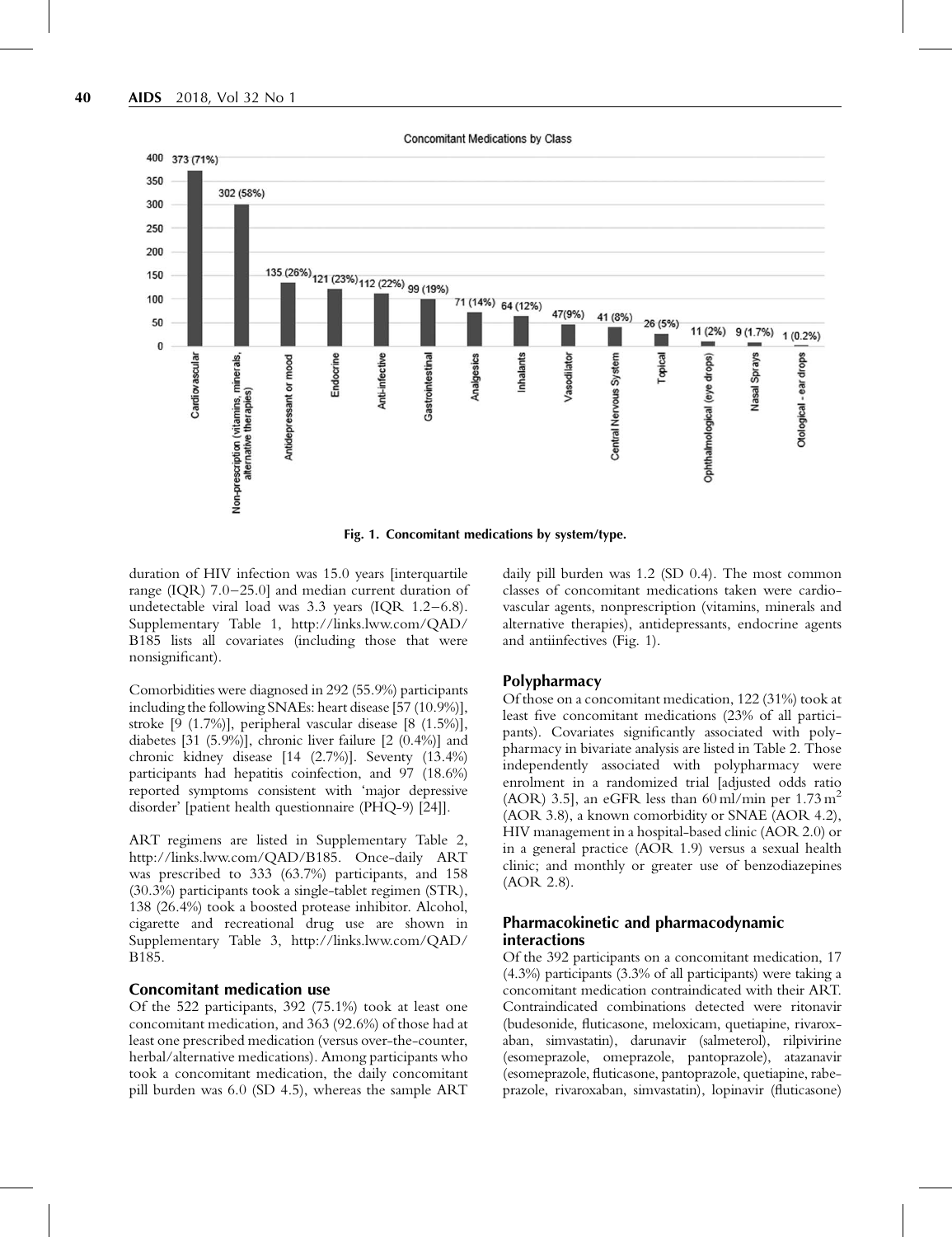#### <span id="page-6-0"></span>Table 2. Polypharmacy of concomitant medications.

|                                                                                                            | Polypharmacy |     |           |              |           |            |              |         |
|------------------------------------------------------------------------------------------------------------|--------------|-----|-----------|--------------|-----------|------------|--------------|---------|
| Covariate <sup>4</sup>                                                                                     | Yes          | No  | <b>OR</b> | 95% CI       | $P$ value | <b>AOR</b> | 95% CI       | P value |
| Socio-demographic                                                                                          |              |     |           |              |           |            |              |         |
| Male                                                                                                       | 120          | 373 | 4.3       | $1.0 - 18.5$ | 0.031     |            |              |         |
| >51 Years old                                                                                              | 89           | 183 | 3.2       | $2.0 - 5.0$  | < 0.001   |            |              |         |
| Australian born                                                                                            | 87           | 234 | 1.8       | $1.1 - 2.7$  | 0.011     |            |              |         |
| Australian citizen                                                                                         | 117          | 343 | 3.9       | $1.5 - 9.9$  | 0.002     |            |              |         |
| Lives alone                                                                                                | 66           | 145 | 2.1       | $1.4 - 3.1$  | < 0.001   |            |              |         |
| Not in a relationship                                                                                      | 87           | 211 | 2.2       | $1.4 - 3.5$  | < 0.001   |            |              |         |
| Not currently in a sexual relationship                                                                     | 84           | 218 | 1.8       | $1.2 - 2.8$  | 0.005     |            |              |         |
| English spoken at home                                                                                     | 121          | 371 | 9.5       | $1.3 - 70.2$ | 0.008     |            |              |         |
| Self-rated ability to read, speak and understand English as<br>'below average/poor'                        | 6            | 7   | 2.9       | $1.0 - 8.8$  | 0.049     |            |              |         |
| Uses NGO/community outreach for assistance in HIV care in<br>last 12 months                                | 30           | 47  | 2.5       | $1.5 - 4.0$  | < 0.001   |            |              |         |
| Finances and employment                                                                                    |              |     |           |              |           |            |              |         |
| No private health insurance                                                                                | 83           | 218 | 1.8       | $1.2 - 2.7$  | 0.008     |            |              |         |
| Lives in subsidized housing                                                                                | 41           | 63  | 2.7       | $1.7 - 4.3$  | < 0.001   |            |              |         |
| Income from social welfare                                                                                 | 81           | 131 | 4.1       | $2.6 - 6.2$  | < 0.001   |            |              |         |
| Not working                                                                                                | 82           | 144 | 3.6       | $2.3 - 5.5$  | < 0.001   |            |              |         |
| Required financial assistance/support for necessities (e.g.                                                | 49           | 88  | 2.4       | $1.5 - 3.7$  | < 0.001   |            |              |         |
| food, rent, household bills), over previous 12 months                                                      |              |     |           |              |           |            |              |         |
| Went without necessities for financial reasons, over previous<br>12 months                                 | 35           | 79  | 1.6       | $1.0 - 2.6$  | 0.036     |            |              |         |
| Required financial assistance for government subsidized/<br>nonsubsidized pharmaceuticals/disorder testing | 57           | 89  | 3.1       | $2.0 - 4.7$  | < 0.001   |            |              |         |
| Not paying to see general practitioner (e.g. GP bulk bills)                                                | 62           | 90  | 3.4       | $1.7 - 7.1$  | 0.001     |            |              |         |
| Not spending money on any HIV services (e.g. no out-of-<br>pocket HIV services cost)                       | 75           | 212 | 1.7       | $1.1 - 2.6$  | 0.029     |            |              |         |
| Spending less than the sample median for ART costs                                                         | 73           | 192 | 1.7       | $1.1 - 2.6$  | 0.015     |            |              |         |
| Spending more than the sample median on concomitant<br>medication costs                                    | 73           | 175 | 2.3       | $1.5 - 3.5$  | < 0.001   |            |              |         |
| Reached the Medicare Safety Net in the previous 12 months <sup>b</sup>                                     | 50           | 80  | 2.8       | $1.8 - 4.3$  | < 0.001   |            |              |         |
| Physical health                                                                                            |              |     |           |              |           |            |              |         |
| Diagnosed comorbidity                                                                                      | 103          | 189 | 6.3       | $3.7 - 10.7$ | < 0.001   | 4.2        | $2.0 - 8.6$  | < 0.001 |
| Not being diagnosed with an STI in the previous 12 months                                                  | 112          | 339 | 2.2       | $1.1 - 4.7$  | 0.027     |            |              |         |
| Previous AIDS                                                                                              | 45           | 75  | 2.5       | $1.6 - 4.0$  | < 0.001   |            |              |         |
| Self-rated health as poor                                                                                  | 29           | 59  | 1.8       | $1.1 - 3.0$  | 0.020     |            |              |         |
| $\geq$ 1 Overnight hospitalization in the previous 12 months                                               | 35           | 73  | 1.8       | $1.1 - 2.9$  | 0.013     |            |              |         |
| Estimated glomerular filtration rate $<$ 60 ml/min per 1.73 m <sup>2</sup>                                 | 23           | 20  | 4.4       | $2.3 - 8.4$  | < 0.001   | 3.8        | $1.5 - 10.1$ | 0.006   |
| Delayed or interrupted concomitant medications in the                                                      | 24           | 36  | 2.0       | $1.2 - 3.6$  | 0.013     |            |              |         |
| previous 12 months<br>Delayed or interrupted concomitant medications prior to                              | 20           | 29  | 1.9       | $1.0 - 3.5$  | 0.044     |            |              |         |
| 12 months ago<br>Mental health                                                                             |              |     |           |              |           |            |              |         |
| Major depressive disorder                                                                                  | 30           | 57  | 2.0       | $1.2 - 3.2$  | 0.007     |            |              |         |
| Drug use (at least monthly)                                                                                |              |     |           |              |           |            |              |         |
|                                                                                                            | 21           | 18  |           |              |           | 2.8        | $1.1 - 7.7$  | 0.035   |
| Benzodiazepines ('benzos')                                                                                 |              |     | 4.4       | $2.3 - 8.6$  | < 0.001   |            |              |         |
| Steroids                                                                                                   | 8            | 4   | 6.9       | $2.1 - 23.5$ | < 0.001   |            |              |         |
| Opiates<br>HIV healthcare and treatment access                                                             | 7            | 4   | 6.1       | $1.7 - 21.0$ | 0.001     |            |              |         |
|                                                                                                            |              |     |           |              |           |            |              |         |
| $HIV$ managed by a hospital based clinic <sup>c</sup>                                                      | 72           | 182 | 1.7       | $1.1 - 2.6$  | 0.009     | 2.0        | $1.0 - 3.6$  | 0.030   |
| $HIV$ managed in a general practice <sup>c</sup>                                                           | 63           | 111 | 2.8       | $1.8 - 4.2$  | < 0.001   | 1.9        | $1.0 - 3.7$  | 0.038   |
| Accessed hospital-based pharmacy                                                                           | 78           | 181 | 2.1       | $1.4 - 2.5$  | < 0.001   |            |              |         |
| Receiving care from primary HIV physician for longer than<br>the sample mean $(>10$ years)                 | 88           | 178 | 3.2       | $2.0 - 5.0$  | < 0.001   |            |              |         |
| Other specialist(s) involved in care                                                                       | 95           | 226 | 2.7       | $1.7 - 4.3$  | < 0.001   |            |              |         |
| Other healthcare providers involved in HIV care/treatment                                                  | 92           | 232 | 2.2       | $1.4 - 3.5$  | 0.001     |            |              |         |
| Enrolled in a randomized clinical trial                                                                    | 16           | 29  | 1.9       | $1.0 - 3.7$  | 0.040     | 3.5        | $1.3 - 9.0$  | 0.011   |
| Diagnosed with HIV pre-2010                                                                                | 114          | 318 | 4.1       | $1.9 - 92$   | < 0.001   |            |              |         |
| ART regimen, side effects, consistent use, adherence                                                       |              |     |           |              |           |            |              |         |
| Commenced ART prior to 2004                                                                                | 87           | 160 | 4.2       | $2.6 - 6.6$  | < 0.001   |            |              |         |
| Protease-inhibitor containing regimen                                                                      | 57           | 134 | 1.8       | $1.2 - 2.7$  | 0.006     |            |              |         |
| ART side effects                                                                                           | 79           | 218 | 1.5       | $1.0 - 2.3$  | 0.045     |            |              |         |
| >1 ART tablet per day                                                                                      | 99           | 262 | 2.3       | $1.4 - 3.9$  | 0.001     |            |              |         |
| More than once-daily ART dosing                                                                            | 59           | 127 | 2.0       | $1.3 - 3.1$  | 0.001     |            |              |         |
| More than 1 year undetectable HIV viral load                                                               | 103          | 296 | 2.0       | $1.1 - 3.4$  | 0.016     |            |              |         |
| Stops taking ART when feeling worse                                                                        | 17           | 31  | 1.9       | $1.0 - 3.6$  | 0.039     |            |              |         |

AOR, adjusted odds ratio; ART, antiretroviral therapy; CI, confidence interval; GP, general practitioner; NGO, non-governmental organization; OR, odds ratio; STI, sexually transmitted infection.

<sup>a</sup>Spending more than the sample mean on concomitant medications was intentionally removed from modelling, due to the linear relationship between more medications and increased spending.<br><sup>b</sup>Whereby there is no out-of-pocket/'gap' payment for GP services above the Medicare standard rebate.

c Versus a sexual health clinic/centre.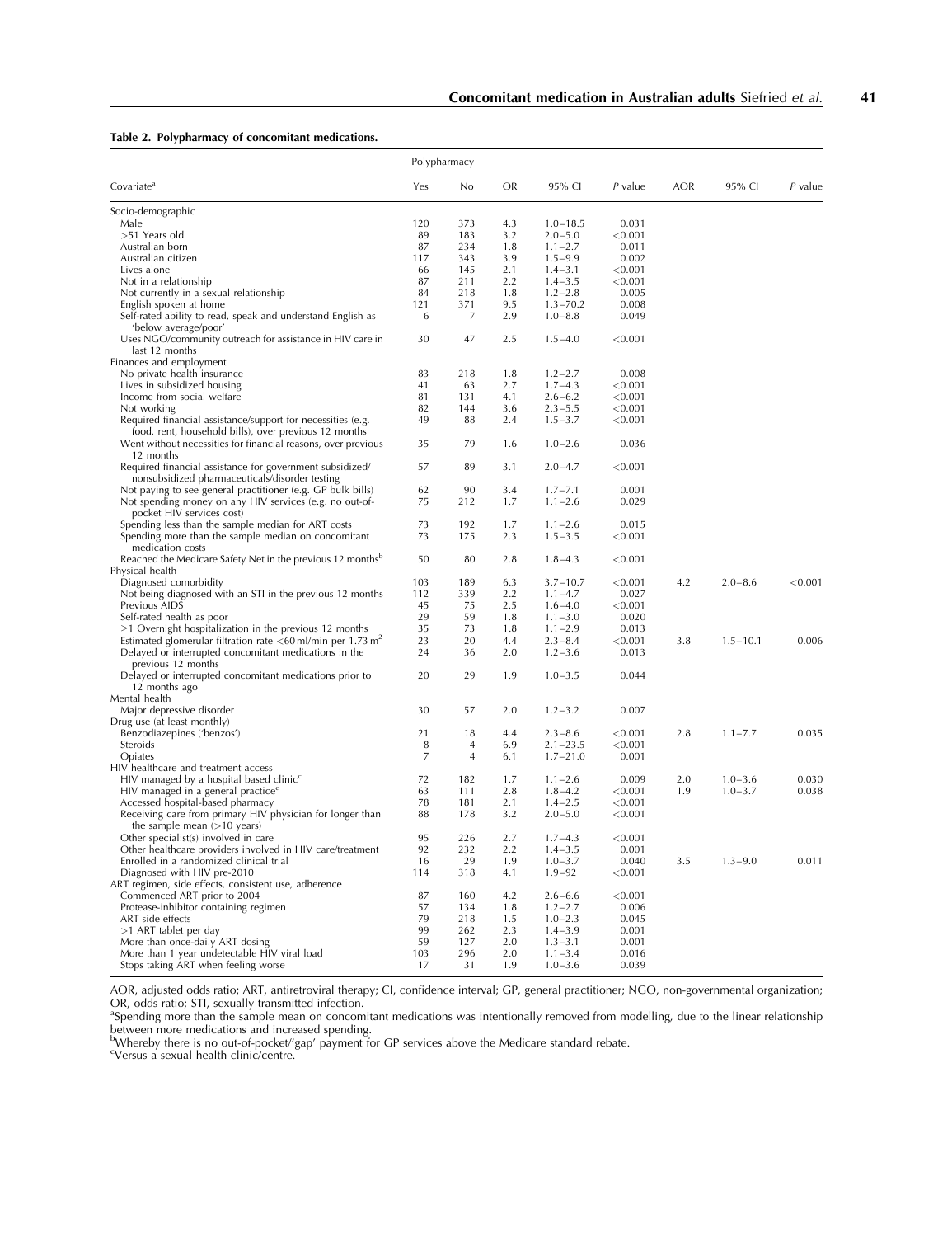and saquinavir (budesonide, citalopram, sildenafil, tadalafil).

Five of the 17 participants took two contraindicated combinations, and one took four contraindicated combinations.

In total, 730 ART-concomitant medication combinations in 237 (60.5%) of the 392 participants were identified as having a potential for DDI. These were most commonly related to protease inhibitor use. For example, 223 combinations existed between ritonavir and concomitant medications [e.g. ritonavir with rosuvastatin (29 occurrences), atorvastatin (15 occurrences), mirtazapine (13 occurrences), oxycodone (two occurrences) or sildenafil (eight occurrences)]; and 115 combinations with darunavir [e.g. darunavir with diazepam (eight occurrences), budesonide/formoterol (two occurrences) or rosuvastatin (15 occurrences)]. From drug classes other than protease inhibitors, efavirenz contributed 83 potential DDIs. For over-the-counter concomitant medications, the most common interactions identified were between integrase inhibitors and supplements containing magnesium or calcium [27 (4% of total DDI combinations)].

#### Polypharmacy, pharmacokinetic and pharmacodynamic interactions taken together

Two hundred and eighty (53.6%) participants had at least one of polypharmacy, pharmacokinetic/pharmacodynamic interaction or contraindication (Supplementary Table 4,<http://links.lww.com/QAD/B185>).

## Adverse effects and concomitant medication use or polypharmacy

Adverse symptoms were reported by 178 (34.1%) participants, most commonly sleep disturbance [156 (29.9%)], diarrhoea [135 (25.8%)] and nausea [110 (21.1%)]. Concomitant medication use was significantly associated with sleep disturbance [odds ratio (OR) 2.6, 95% confidence interval (CI) 1.5–4.2, P< 0.001], lipodystrophy (OR 6.0, 95% CI 2.2–17.0, P< 0.001) and myalgia (OR 2.1, 95% CI 1.1-3.9,  $P = 0.019$ ). Polypharmacy of concomitant medication was significantlyassociated with diarrhoea (OR 1.6, 95% CI 1.0–2.4,  $P = 0.046$ ), lipodystrophy (OR 2.4, 95% CI 1.4–4.1,  $P = 0.001$ , fatigue (OR 1.7, 95% CI 1.1–2.6,  $P = 0.015$ ), myalgia (OR 1.7, 95% CI 1.0-2.9,  $P=0.033$ ) and peripheral neuropathy (OR 3.9, 95% CI 2.4–6.4,  $P < 0.001$ ).

In bivariate analyses, a higher Charlson index score was associated with the adverse effects of lipodystrophy  $(P=0.001)$  and peripheral neuropathy  $(P< 0.001)$ , but not with any of the other adverse effects reported. When adjusted for disease burden (using the Charlson index score), polypharmacy remained significantly associated with diarrhoea (AOR 1.9, 95% CI 1.1-3.0,  $P = 0.013$ ), fatigue (AOR 1.7, 95% CI 1.0–2.6,  $P = 0.032$ ) and peripheral neuropathy (AOR 3.1, 95% CI 1.8–5.2,  $P \leq 0.001$ ). Higher comorbid disease burden was significantly associated with lipodystrophy (AOR 1.2, 95% CI 1.1–1.5,  $P = 0.012$ ), and neither polypharmacy nor disease burden were statistically significantly associated with myalgia in the adjusted model.

## Concomitant medication adherence

Of the 392 participants on concomitant medications, 60 (15.3%) reported missed doses in the previous 12 months, of which 37 (61.7%) interrupted their concomitant medications for at least 1 week. This was a higher proportion than those who self-reported missing ART for greater than or equal to a week in the same period [20 participants (3.8%)] (Supplementary Table 5, [http://](http://links.lww.com/QAD/B185) [links.lww.com/QAD/B185](http://links.lww.com/QAD/B185)).

Results of the bivariate analyses of concomitant medication adherence are shown in [Table 3.](#page-8-0) Four covariates were independently associated with imperfect concomitant medication adherence requiring financial support (AOR 27.8), foregoing necessities for financial reasons (AOR 11.1), good or very good self-reported health (AOR 14.1) and at least 1 bed day for illness in the previous 12 months (AOR 14.0).

# **Discussion**

In this sample of HIV-infected Australian adults, 75% took a concomitant medication, and 54% of participants had one or more of polypharmacy (23%), pharmacokinetic or pharmacodynamic interaction (45%) or contraindication (3%). Over 700 potential DDIs were identified. Sixty (11.5%) reported imperfect concomitant medication adherence. Multiple adverse symptoms were more common in those taking concomitant medication.

Over 90% of patients taking a concomitant medication took at least one prescribed concomitant medication, but many were also on complementary/alternative medication and over-the-counter preparations. Patient disclosure of over-the-counter or complementary therapy usage is often underestimated [\[39\]](#page-13-0). One meta-analysis of 40 studies investigating complementary medicine use in HIV-infected adults found an average of 60% of patients use complementary medications – more likely in MSM, nonminority, better educated and less impoverished patients [\[39\]](#page-13-0).

In our sample, financial barriers were associated with imperfect adherence to concomitant medications, whether this more specifically related to complementary medicines is unknown.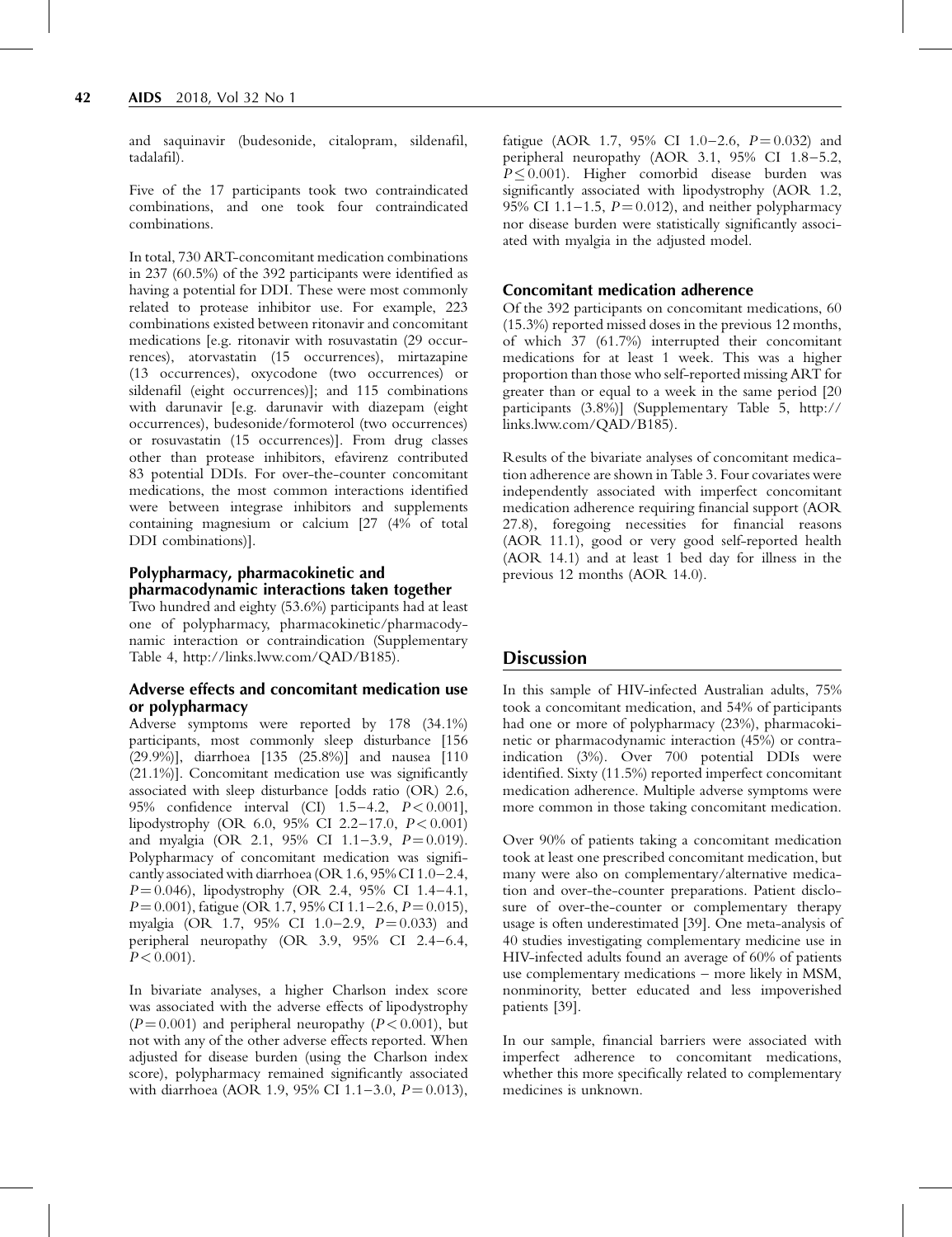#### <span id="page-8-0"></span>Table 3. Adherence to concomitant medications.

|                                                          | Concomitant<br>medication<br>interruption |     |           |                |         |      |             |         |
|----------------------------------------------------------|-------------------------------------------|-----|-----------|----------------|---------|------|-------------|---------|
| Covariate                                                | Yes                                       | No  | <b>OR</b> | 95% CI         | P value | AOR  | 95% CI      | P value |
| Sociodemographic                                         |                                           |     |           |                |         |      |             |         |
| Not in a relationship                                    | 44                                        | 206 | 2.2       | $1.2 - 4.0$    | 0.011   |      |             |         |
| Currently in a sexual relationship                       | 43                                        | 213 | 1.9       | $1.0 - 3.4$    | 0.041   |      |             |         |
| Self-rated ability to read, speak and understand         | 4                                         | 5   | 5.2       | $1.4 - 20.0$   | 0.008   |      |             |         |
| English as 'below average/poor'                          |                                           |     |           |                |         |      |             |         |
| Receives less social support than would<br>like/required | 44                                        | 218 | 1.9       | $1.0 - 3.5$    | 0.036   |      |             |         |
| Participates in a NGO/community outreach for             | 29                                        | 88  | 3.0       | $1.7 - 5.2$    | < 0.001 |      |             |         |
| assistance in HIV management - as an active              |                                           |     |           |                |         |      |             |         |
| participant in previous 12 months                        |                                           |     |           |                |         |      |             |         |
| Finances and employment                                  |                                           |     |           |                |         |      |             |         |
| No private health insurance                              | 47                                        | 204 | 2.9       | $1.5 - 5.6$    | 0.001   |      |             |         |
| Lives in subsidized housing                              | 21                                        | 73  | 2.2       | $1.2 - 3.9$    | 0.008   |      |             |         |
| On social welfare                                        | 40                                        | 149 | 3.0       | $1.7 - 5.3$    | < 0.001 |      |             |         |
| Unemployed                                               | 38                                        | 157 | 2.4       | $1.4 - 4.3$    | 0.002   |      |             |         |
| Required financial assistance/support for                | 35                                        | 87  | 4.5       | $2.6 - 8.0$    | < 0.001 | 27.8 | $1.8 - 440$ | 0.018   |
| necessities (e.g. food, rent, household bills),          |                                           |     |           |                |         |      |             |         |
| over the previous 12 months                              |                                           |     |           |                |         |      |             |         |
| Went without necessities for financial reasons,          | 26                                        | 75  | 3.0       | $1.7 - 5.3$    | < 0.001 | 11.1 | $1.9 - 114$ | 0.042   |
| over the previous 12 months                              |                                           |     |           |                |         |      |             |         |
| Paid less than sample mean for ART (last time            | 40                                        | 186 | 1.9       | $1.1 - 3.5$    | 0.026   |      |             |         |
| obtained)                                                |                                           |     |           |                |         |      |             |         |
| Physical health<br>At least one comorbidity or SNAE      | 49                                        | 213 | 3.2       | $1.6 - 6.3$    | 0.001   |      |             |         |
| Concomitant medication daily pill burden                 | 39                                        | 178 | 2.0       | $1.1 - 3.5$    | 0.017   |      |             |         |
| greater than the sample mean                             |                                           |     |           |                |         |      |             |         |
| Delayed or interrupted concomitant                       | 38                                        | 11  | 66.0      | $28.8 - 151.4$ | < 0.001 |      |             |         |
| medications prior to 12 months ago                       |                                           |     |           |                |         |      |             |         |
| Good/very good self-reported general health              | 29                                        | 50  | 6.0       | $3.3 - 10.7$   | < 0.001 | 14.1 | $1.4 - 141$ | 0.025   |
| $\geq$ 1 Bed day for illness in previous 12 months       | 44                                        | 198 | 2.5       | $1.3 - 4.6$    | 0.004   | 14.0 | $1.2 - 163$ | 0.035   |
| More than one doctors visit due to illness in the        | 47                                        | 255 | 2.6       | $1.2 - 5.7$    | 0.013   |      |             |         |
| previous 12 months                                       |                                           |     |           |                |         |      |             |         |
| Mental health                                            |                                           |     |           |                |         |      |             |         |
| Major depressive disorder                                | 26                                        | 54  | 4.5       | $2.5 - 8.0$    | < 0.001 |      |             |         |
| Life stressors                                           |                                           |     |           |                |         |      |             |         |
| Two or more major stressful events in previous           | 36                                        | 83  | 5.2       | $3.0 - 9.2$    | < 0.001 |      |             |         |
| 12 months<br>Drug use (at least monthly)                 |                                           |     |           |                |         |      |             |         |
| Cigarettes                                               | 32                                        | 88  | 3.6       | $2.1 - 6.4$    | < 0.001 |      |             |         |
| Marijuana                                                | 20                                        | 59  | 2.6       | $1.4 - 4.8$    | 0.001   |      |             |         |
| Benzodiazepines ('benzos')                               | 11                                        | 25  | 3.1       | $1.4 - 6.7$    | 0.003   |      |             |         |
| Opiates                                                  | 4                                         | 6   | 4.3       | $1.2 - 15.8$   | 0.016   |      |             |         |
| HIV disclosure and stigma since HIV diagnosis            |                                           |     |           |                |         |      |             |         |
| Been made to feel ashamed for having HIV                 | 39                                        | 157 | $2.5\,$   | $1.4 - 4.4$    | 0.001   |      |             |         |
| Been made to feel blamed for having HIV                  | 29                                        | 120 | 1.9       | $1.1 - 3.4$    | 0.017   |      |             |         |
| Been made to feel avoided for having HIV                 | 38                                        | 145 | 2.7       | $1.5 - 4.7$    | < 0.001 |      |             |         |
| Been made to feel awkward for having HIV                 | 41                                        | 175 | 2.4       | $1.3 - 4.3$    | 0.003   |      |             |         |
| HIV healthcare and treatment access                      |                                           |     |           |                |         |      |             |         |
| HIV managed by a health centre specialized in            | 24                                        | 91  | 2.0       | $1.2 - 3.6$    | 0.013   |      |             |         |
| HIV care                                                 |                                           |     |           |                |         |      |             |         |
| HIV managed by a community based general<br>practitioner | 33                                        | 125 | 2.4       | $1.4 - 4.1$    | 0.002   |      |             |         |
| Accessed hospital-based pharmacy                         | 39                                        | 183 | 1.9       | $1.1 - 3.3$    | 0.027   |      |             |         |
| Requires home or community care services                 | 7                                         | 6   | 8.0       | $2.6 - 24.7$   | < 0.001 |      |             |         |
| Accessed HIV-related community organization              | 18                                        | 49  | 2.8       | $1.5 - 5.2$    | 0.001   |      |             |         |
| or peer support groups in management of HIV              |                                           |     |           |                |         |      |             |         |
| Receiving care from primary HIV physician                | 35                                        | 152 | 1.9       | $1.1 - 3.4$    | 0.019   |      |             |         |
| for $<$ 10 years                                         |                                           |     |           |                |         |      |             |         |
| Other specialist(s) involved in care                     | 47                                        | 231 | 2.2       | $1.1 - 4.1$    | 0.018   |      |             |         |
| No other healthcare specialists/workers                  | 48                                        | 232 | 2.4       | $1.2 - 4.6$    | 0.010   |      |             |         |
| involved in HIV care/treatment                           |                                           |     |           |                |         |      |             |         |
| Sees a physiotherapist and does not pay                  | 7                                         | 8   | 10.5      | $1.1 - 102.5$  | 0.023   |      |             |         |
| Greater than one missed appointment in the               | 15                                        | 39  | 2.8       | $1.4 - 5.5$    | 0.002   |      |             |         |

previous 12 months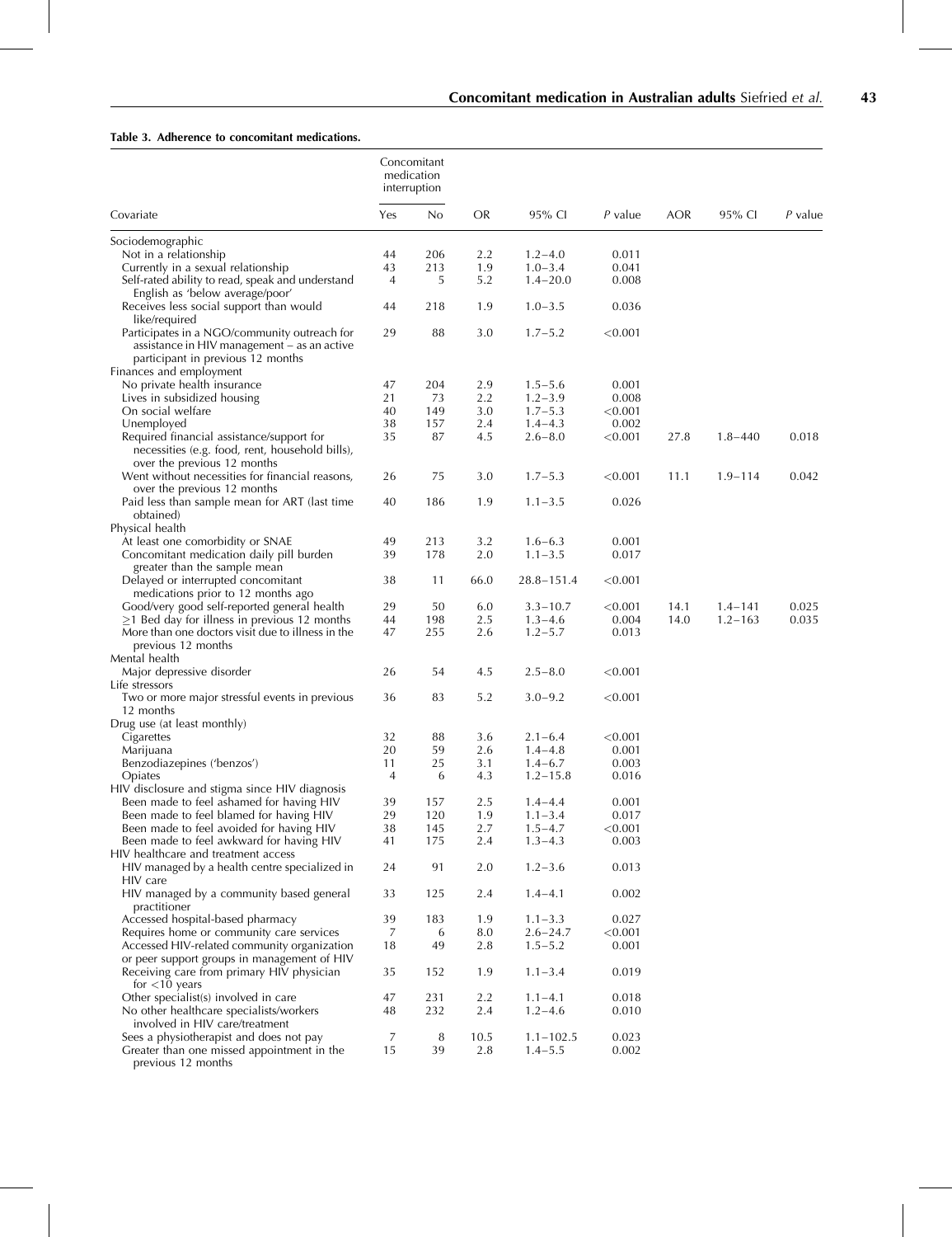#### Table 3 (continued)

| Covariate                                                                                                                                                                   |    | Concomitant<br>medication<br>interruption |           |                |           |            |        |           |
|-----------------------------------------------------------------------------------------------------------------------------------------------------------------------------|----|-------------------------------------------|-----------|----------------|-----------|------------|--------|-----------|
|                                                                                                                                                                             |    | No                                        | <b>OR</b> | 95% CI         | $P$ value | <b>AOR</b> | 95% CI | $P$ value |
| Felt not at all informed about ART's impact on<br>lifestyle when first started ART                                                                                          | 26 | 107                                       | 1.8       | $1.1 - 3.2$    | 0.030     |            |        |           |
| When first started ART felt not at all informed or<br>only somewhat informed on all of: side<br>effects, benefits, dosage requirements,<br>impact on lifestyle, own regimen | 10 | 29                                        | 2.3       | $1.1 - 5.0$    | 0.032     |            |        |           |
| When starting ART, main reason was to prevent<br>transmission to partners uninfected with HIV                                                                               | 17 | 58                                        | 2.2       | $1.1 - 4.0$    | 0.015     |            |        |           |
| When starting ART, main reason was to prevent<br>transmission to others uninfected with HIV in<br>the community                                                             | 17 | 51                                        | 2.5       | $1.3 - 4.7$    | 0.004     |            |        |           |
| When starting ART, main reason was due to<br>high viral load                                                                                                                | 39 | 154                                       | 2.7       | $1.5 - 4.8$    | 0.001     |            |        |           |
| When starting ART, main reason was due to low<br>$CD4^+$ cell count                                                                                                         | 39 | 186                                       | 1.9       | $1.0 - 3.4$    | 0.020     |            |        |           |
| When starting ART, main reason was following<br>own request                                                                                                                 | 13 | 41                                        | 2.2       | $1.1 - 4.5$    | 0.020     |            |        |           |
| ART regimen, side effects, consistent use, adherence                                                                                                                        |    |                                           |           |                |           |            |        |           |
| Sometimes forgets to take ART                                                                                                                                               | 41 | 157                                       | 2.9       | $1.6 - 5.2$    | < 0.001   |            |        |           |
| Careless at times about taking ART                                                                                                                                          | 18 | 59                                        | 2.3       | $1.2 - 4.2$    | 0.009     |            |        |           |
| Stops taking ART when feeling worse                                                                                                                                         | 15 | 29                                        | 3.9       | $1.9 - 7.8$    | < 0.001   |            |        |           |
| In the last week, has not taken ART (at least<br>once)                                                                                                                      | 21 | 50                                        | 3.4       | $1.9 - 6.3$    | < 0.001   |            |        |           |
| In the past weekend, has missed $\geq$ 3 ART doses                                                                                                                          | 20 | 50                                        | 3.2       | $1.7 - 5.9$    | < 0.001   |            |        |           |
| In the past 12 months, delayed or interrupted<br>ART                                                                                                                        | 16 | 12                                        | 10.8      | $4.8 - 24.4$   | < 0.001   |            |        |           |
| Prior to 12 months ago, delayed or interrupted<br><b>ART</b>                                                                                                                | 23 | 49                                        | 4.4       | $2.4 - 8.0$    | < 0.001   |            |        |           |
| Has had ART side effects in previous 12 months                                                                                                                              | 47 | 205                                       | 2.9       | $1.5 - 5.5$    | 0.001     |            |        |           |
| Delayed or interrupted concomitant<br>medications prior to 12 months ago                                                                                                    | 38 | 11                                        | 66.0      | $28.8 - 151.4$ | < 0.001   |            |        |           |
| ART-related necessity concerns                                                                                                                                              |    |                                           |           |                |           |            |        |           |
| Necessity concerns score, lower necessity<br>beliefs than sample                                                                                                            | 39 | 164                                       | 2.3       | $1.3 - 4.1$    | 0.003     |            |        |           |
| Quality of life<br>PROQOL-HIV, lower quality of life than<br>sample                                                                                                         | 45 | 150                                       | 4.4       | $2.4 - 8.1$    | < 0.001   |            |        |           |

AOR, adjusted odds ratio; ART, antiretroviral therapy; CI, confidence interval; OR, odds ratio; NGO, non-governmental organisation; PROQOL-HIV, patient reported outcomes quality of life - HIV; SNAE, serious non-AIDS event.

Participants also self-reported taking prescription medications recreationally, as well as other classes of recreational drugs at similar rates to other Australian surveys [\[40\]](#page-13-0).

The mean age of our cohort was 51 years, and over half (56%) had at least one known comorbidity. This is consistent with other cohorts that have found at least one comorbidity in 58 [\[41\]](#page-13-0) to 70% [\[42\]](#page-13-0) of HIV-infected patients over 50 years of age. Noncommunicable diseases, and multiple conditions at once, are more common in HIV-infected adults than in the general population [\[41,43\]](#page-13-0), and increase with age [\[42\].](#page-13-0) In fact in one study, the prevalence of at least two noncommunicable diseases in HIV-infected adults across all age groups was similar to the prevalence of those 10 years older in the general population [\[41\]](#page-13-0). In our cohort, polypharmacy was independently associated with a low eGFR and a diagnosed comorbidity/SNAE; these findings support the literature reporting that the likelihood of polypharmacy increases with age [\[4\]](#page-12-0), and the high proportion of concomitant medications and polypharmacy in our cohort is not surprising given the high rates of comorbid conditions.

HIV care at a hospital-based clinic or a general practice site also independently associated with polypharmacy; those managed at a sexual health clinic/service may have fewer chronic medical needs (or alternatively the need for concomitant medications was less well scrutinized). Clinical trial participation was also significantly associated with polypharmacy. Patients who are selected for clinical trial participation may be more engaged in care, compliant, motivated or health-seeking, thereby also more likely to initiate and remain on a concomitant medication.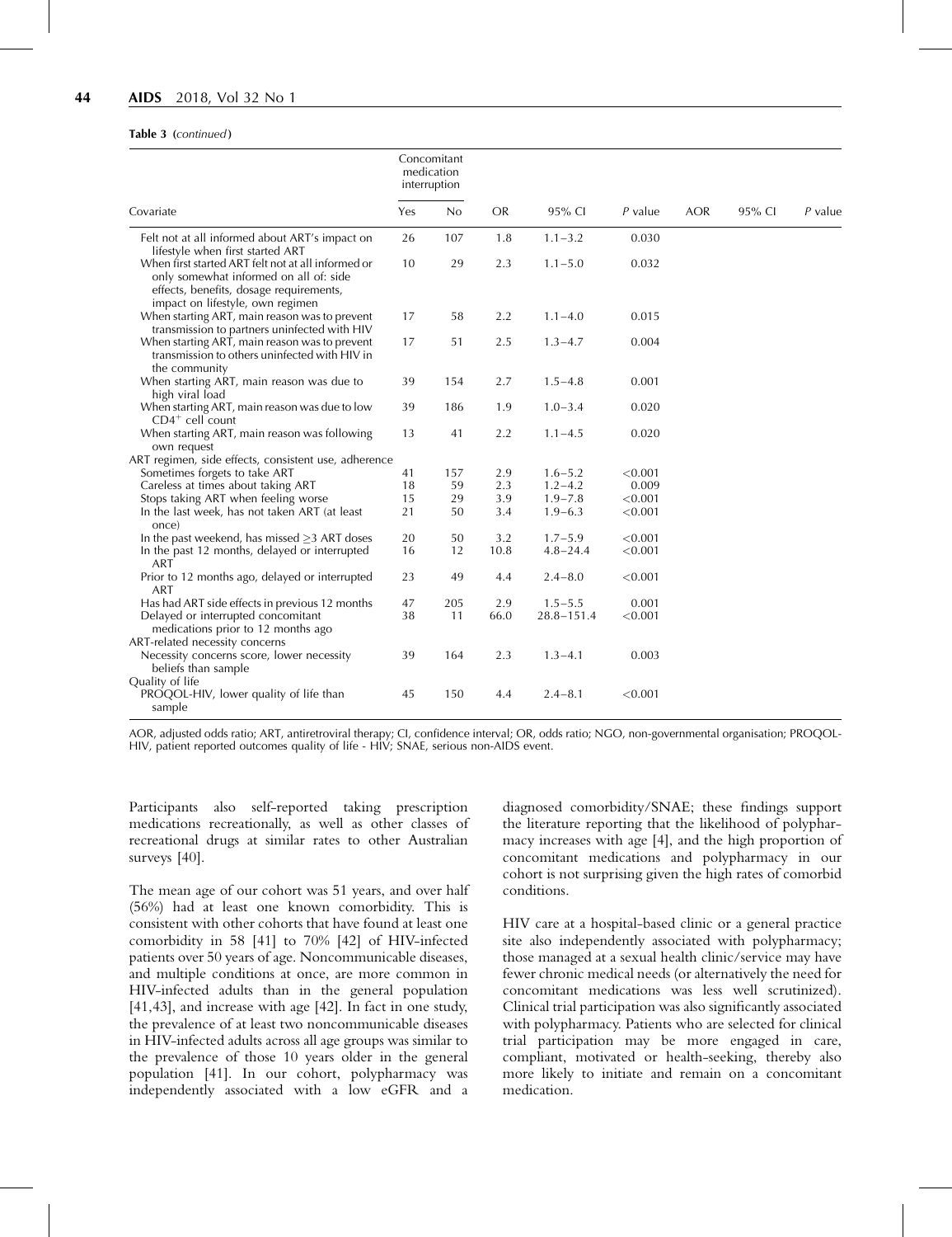The only recreational drug class to maintain significant association with polypharmacy was benzodiazepines. Participants self-reported nonprescribed benzodiazepine use with other commonly used recreational drugs, and participants may have over-reported (providing detail regarding prescribed use).

Given that ART usually consists of three antiretroviral agents (either individually or coformulated), our definition of polypharmacy was conservative, as participants defined as having polypharmacy were in fact mostly taking at least eight medicines [\[4\]](#page-12-0). Had we included antiretroviral medications in our definition of polypharmacy, the proportion taking at least five medications would be 59% (not 23%).

As pill burden (in addition to polypharmacy) is associated with nonadherence to medications in the literature, the positive gains of STRs for ART may be offset by the higher concomitant medication pill-burden, potentially reducing both ART and concomitant medication adherence. The benefit of single-tablet ART regimens might, therefore, be more effective if concomitant medications were likewise coformulated and minimized as much as possible. However, an Italian study found patients with polypharmacy were less likely to be on a single-tablet ART regimen, hypothesizing this may be a prescribing choice made due to the restricted capacity to manage drug interactions and the decision to avoid pharmacodynamic interactions caused by tenofovir disoproxil fumarate or abacavir (commonly found in coformulated ART at the time of analysis) [\[44\].](#page-13-0) New STRs with less likelihood for interactions are required.

Contraindicated ART-concomitant medication combinations were uncommon (3%), a similar prevalence to that found in the Swiss cohort study (2%) [\[6\]](#page-12-0) and a large US cohort (7%) [\[19\]](#page-12-0). Potential DDIs were far more common, but their clinical relevance is unknown. Further work evaluating dosing modifications and clinical monitoring adjustments made to prevent or monitor DDIs, and longitudinal studies of patient outcomes would be useful to determine the clinical importance of the DDIs.

Our analysis is novel in its finding that polypharmacy of concomitant medication was significantly associated with diarrhoea, lipodystrophy, fatigue, muscle pain/weakness and peripheral neuropathy. These symptoms may represent adverse effects of ART or of concomitant medications, or may indicate use of concomitant medications to alleviate adverse effects. We adjusted for the presence and severity of comorbidities using the Charlson index, a validated measure of disease burden [\[45\]](#page-13-0); this index provided an objective tool to evaluate the impact of comorbidities in analysing the association between polypharmacy and adverse effects. Three of the five adverse effects remained statistically significantly

associated with polypharmacy after adjustment for Charlson score: diarrhoea, fatigue and peripheral neuropathy. Although our data are unable to clarify causality, this finding is notable in that polypharmacy is associated with adverse effects even when adjusted for comorbid disease burden.

Of the above symptoms, it is perhaps more likely that lipodystrophy and neuropathy are ART related, given that they are known side effects of ART; although fatigue and myalgia may be more likely to be concomitant medication related, as these symptoms are not likely to lead directly to prescription of concomitant medication. The adverse effects examined are unlikely due to HIV per se, as all patients had undetectable viral loads and the vast majority (90%) had a  $CD4^+$  T-lymphocyte cell count more than  $350$  cells/ $\mu$ l.

Imperfect adherence to concomitant medication was independently associated with financial burden (requiring financial support, or going without necessities for financial reasons) and overall wellness (self-reported good/very good general health, or having  $\geq$ 1 bed day for illness in the previous 12 months). These seemingly paradoxical results suggest that participants are less likely to take their concomitant medications when they are feeling much worse or very well. Conversely, some participants might be reporting poorer health as they don't take all of their concomitant medication, or ART.

We hypothesized that participants who took concomitant medications or had polypharmacy of concomitant medications would be less adherent to their ART. In our cohort, participants were more likely to be nonadherent to concomitant medications than ART. However, in regression analysis, the association between suboptimal concomitant medication adherence and suboptimal ARTadherence did not maintain significance. Furthermore, polypharmacy was not associated with suboptimal ART adherence. Others have found HIV patients to prioritize ARTover concomitant medications; one small single-centre study demonstrated a higher level of necessity scores and lower concern scores for ART than concomitant medications, increasing for those patients on at least two concomitant medications [\[46\].](#page-13-0) Our questionnaire only assessed necessity and concern scores for ART and we are, therefore, unable to compare these with beliefs regarding concomitant medications in our cohort. However, the higher level of adherence to ART than concomitant medications may indicate participants prioritise ART over concomitant medications.

A previous analysis examined suboptimal ARTadherence in this cohort [\[22\]](#page-12-0). The covariates independently associated with suboptimal ART adherence and with concomitant medication adherence were the socioeconomic variables of financial strain in this analysis, whereas in the prior analysis, it was living in subsidized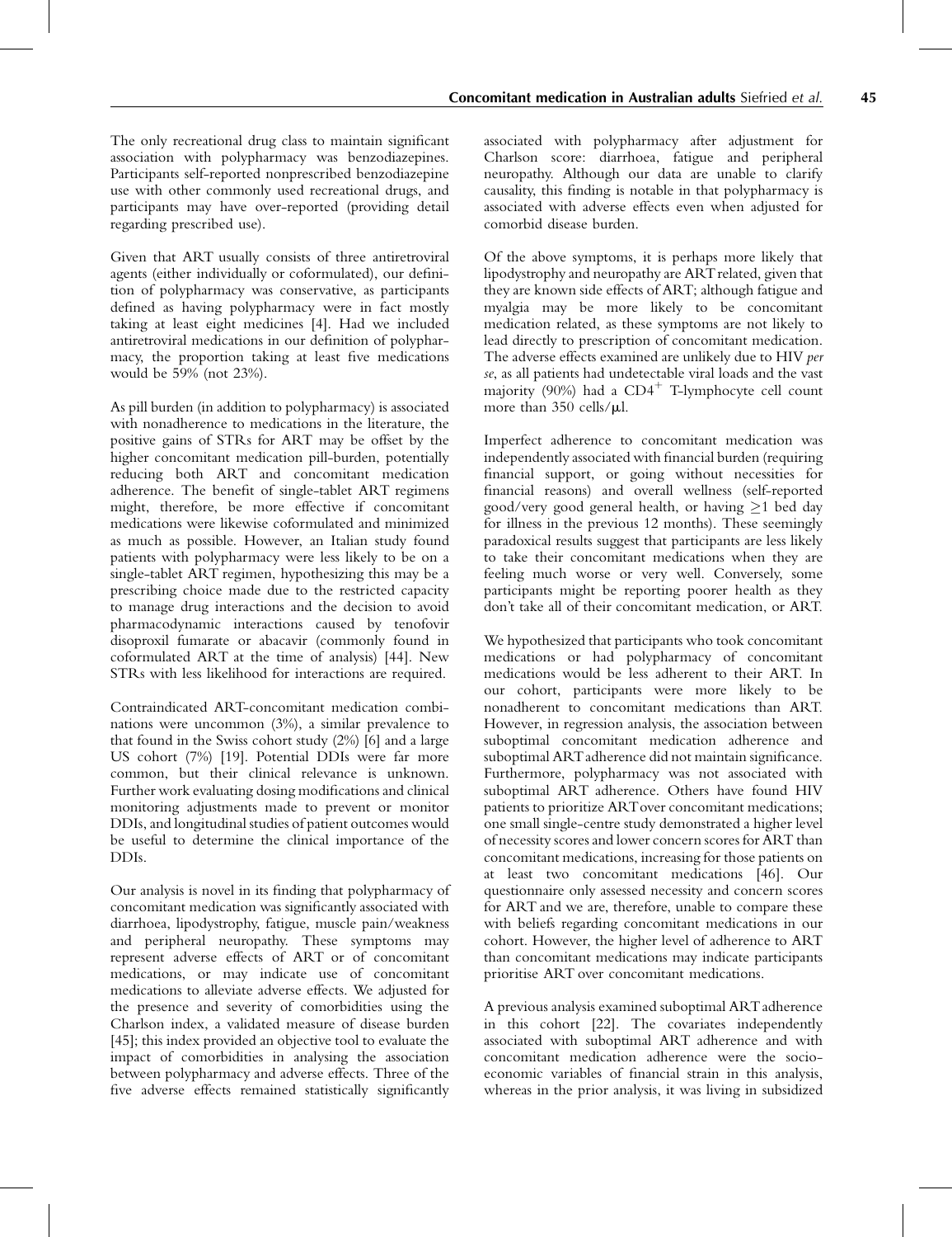housing. It may be participants who are under financial strain prioritize ART maintenance over concomitant medications. However, financial strain was significantly associated with both ART and non-ART adherence.

Our study has limitations. We reported on a mainly male population of HIV-infected adults enrolled in a country where medications are highly subsidized. However, the enrolled cohort is demographically representative of HIV-infected patients in Australia and other cohorts such as the Australian HIV Observational Database [\[23\]](#page-12-0). These results cannot necessarily be generalized to women or children, or to countries with different socio-economic contexts or without universally subsidized healthcare systems. In our sample, it is unknown which concomitant medications were interrupted. Our data are crosssectional, so we were unable to evaluate whether any harm was incurred due to pharmacokinetic/pharmacodynamic interactions. This study did not ask for data on concomitant medication dosage, so we are unable to report on dose adjustments that might mitigate potential DDIs. In our effort to design a comprehensive study looking at a wide range of medical, socio-demographic and social variables we assessed a large number of variables that create a risk of collinearity. However, sensitivity analyses were performed to ensure key variables were consistently significant across all models.

As HIV-infected patients continue to live longer, it is important to manage concomitant medications, so that they do not cause harm or reduce ART adherence or potency. Over half of our sample had one or more of polypharmacy or drug interaction; efforts should be made to minimize polypharmacy, to develop new antiretrovirals with fewer drug interactions and to prescribe concomitant medications that do not cause side effects.

## Acknowledgements

The authors would like to thank all participants and to acknowledge all PAART site lead investigators and study coordinators: The Albion Centre, Sydney (Ms Denise Smith); The Alfred Hospital, Melbourne (Ms Cath Downs, Ms Jess Costa); Brookong Sexual Health Clinic, Wagga Wagga (Dr Kym Collins, Ms Sally-Anne Brennan, Ms Jennifer Macleod); Cairns Sexual Health Service (Dr Darren Russell, Ms Faith Bassett, Ms Colette Cashman); Canberra Sexual Health Centre (Dr Sarah Martin, Mr Rendry Del Rosario, Ms Ruth Evans, Ms Anne Baynes); The Centre Clinic, Melbourne (Ms Helen Lau); East Sydney Doctors (Dr David Baker, Ms Katherine Ognenovska, Ms Lesley Williams); Fremantle Health and Hospital Services/Fiona Stanley Hospital (Dr John Dyer, Ms Wendy Lam); Holdsworth House Medical Practice, Sydney (Dr Avindra Jayewardene, Ms Jessie Payne); Melbourne Sexual Health Centre (Ms Julie

Silvers, Ms Helen Kent); Monash Health (Ms Mellissa Bryant); Royal North Shore Hospital Clinic 16, Sydney (Prof Suran Fernando, Ms Anisa Cheshire); SHAIDS Sexual Health Service, Lismore (Dr David Smith, Ms Nikki Keefe); St Vincent's Hospital, Sydney (Ms Nicola MacKenzie, Ms Dianne Morris); Sydney Sexual Health Clinic (A/Prof Anna McNulty, Ms Ruthy McIver); Taylor Square Private Clinic, Sydney (Dr Robert Finlayson, Ms Sophie Dinning, Mr David Ninham, Ms Shruti Gupta); Western Sydney Sexual Health Centre (Ms Karen Biggs, Ms Melissa Power); administrative assistance by Ms Stephanie Riches, protocol development by Mr John McAllister, and statistical and presentation advice by Mr Thomas Gates and Dr Stephen Kerr.

Author contributions: K.J.S., L.M., L.A.C., J.d.W. and A.C. conceptualization; K.J.S., L.M., M.L.G., D.E.S., J.M., T.R.R., C.O., B.K.T. and M.B. data curation; K.J.S. formal analysis; K.J.S., L.M., L.A.C., J.d.W. and A.C. methodology; K.J.S. and L.M. project administration; J.d.W. and A.C. supervision; K.J.S. writing – original draft preparation; L.M., L.A.C., J.R., M.L.G., D.E.S., J.M., T.R.R., C.O., B.K.T., M.B., J.d.W. and A.C. writing – review and editing; A.C. resources.

The work was supported by unrestricted educational grants from Gilead Sciences (IN-AU-264-0131); the Balnaves Foundation; the Victorian Department of Health and Human Services (Australia); the Government of Western Australia, Department of Health; the ACT Ministry of Health (Australia) and in-kind support from the Queensland Department of Health (Australia).

#### Conflicts of interest

K.J.S. has received conference and travel sponsorships from Gilead Sciences and is a recipient of an Australian Government Research Training Program (RTP) scholarship. L.M. has no interests to declare. L.A.C. is supported by NHMRC career development fellowship APP1045400, and has received research support from Gilead Sciences. J.R. has no interests to declare. M.L.G. has received research support from Gilead Sciences. D.E.S. has served on advisory boards for Gilead Sciences and MSD, and as a consultant and lecturer for Gilead Sciences. J.M. has served on advisory boards for Gilead Sciences and ViiV Healthcare, and has received research support from Gilead Sciences. T.R.R. is supported by NHMRC fellowship 1091536. C.O. has no interests to declare. B.K.T. has no interests to declare. M.B. has received lecture and travel sponsorships from Gilead Sciences, ViiV Healthcare and MSD. J.d.W. has received lecture sponsorship from BMS Australia. A.C. has received research funding from Bristol-Myers Squibb, Gilead Sciences and ViiV Healthcare; lecture and travel sponsorships from Bristol-Myers Squibb, Gilead Sciences and ViiV Healthcare and has served on advisory boards for Gilead Sciences and ViiV Healthcare.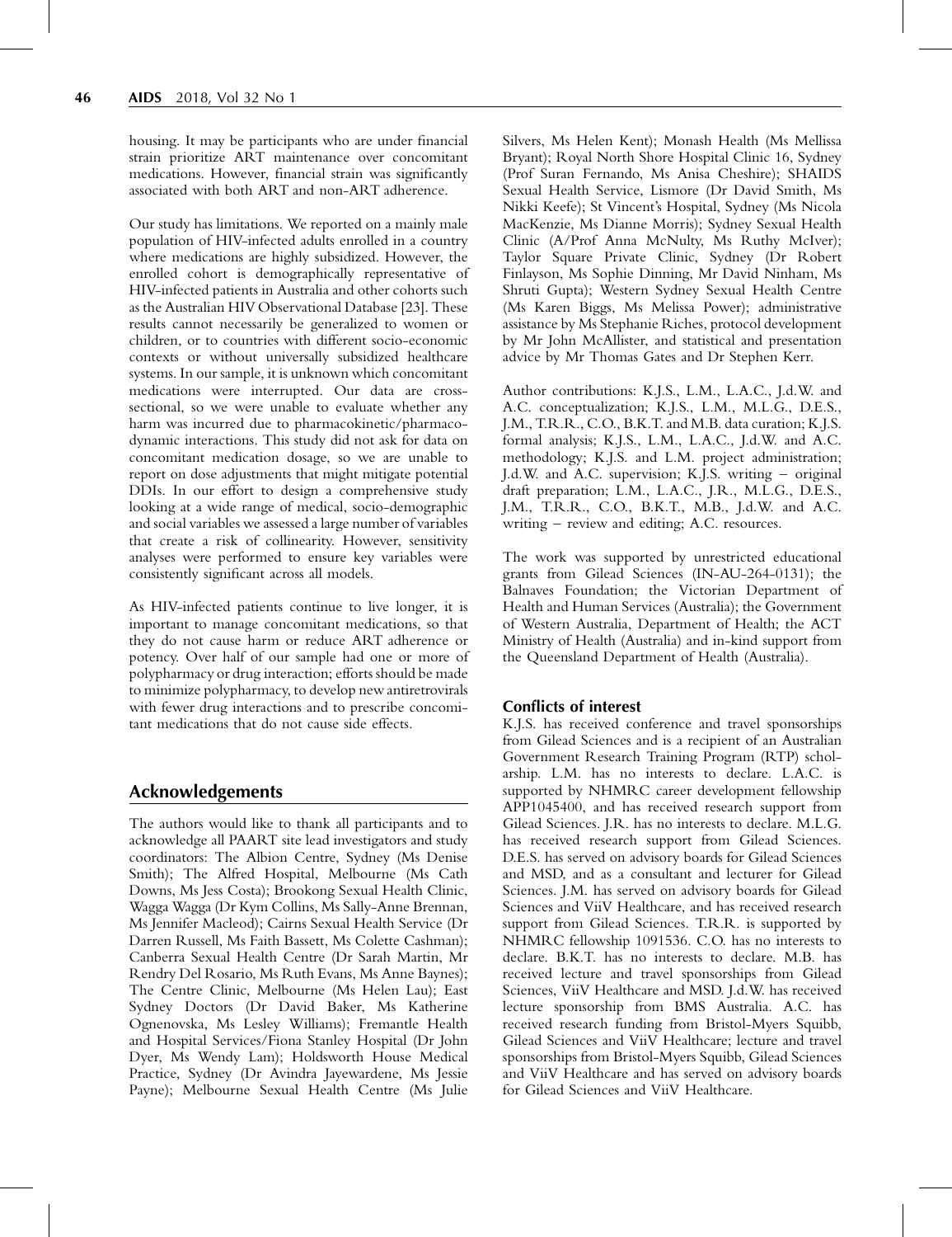## <span id="page-12-0"></span>References

- 1. Detels R, Munoz A, McFarlane G, Kingsley LA, Margolick JB, Giorgi J, et al. Effectiveness of potent antiretroviral therapy on time to AIDS and death in men with known HIV infection duration. Multicenter AIDS Cohort Study Investigators. JAMA 1998; 280:1497–1503.
- 2. Guaraldi G, Cossarizza A, Franceschi C, Roverato A, Vaccher E, Tambussi G, et al. Life expectancy in the immune recovery era: the evolving scenario of the HIV epidemic in northern Italy. J Acquir Immune Defic Syndr 2014; 65:175–181.
- van Sighem AI, Gras LA, Reiss P, Brinkman K, de Wolf F. Life expectancy of recently diagnosed asymptomatic HIV-infected patients approaches that of uninfected individuals. AIDS 2010; 24:1527–1535.
- 4. Edelman EJ, Gordon KS, Glover J, McNicholl IR, Fiellin DA, Justice AC. The next therapeutic challenge in HIV: polypharmacy. Drugs Aging 2013; 30:613–628.
- 5. Gimeno-Gracia M, Crusells-Canales MJ, Javier Armesto-Gomez F, Rabanaque-Hernandez MJ. Prevalence of concomitant medications in older  $HIV+$  patients and comparison with general population. HIV Clin Trials 2015; 16:117-124.
- Marzolini C, Elzi L, Gibbons S, Weber R, Fux C, Furrer H, et al. Prevalence of comedications and effect of potential drug–drug interactions in the Swiss HIV Cohort Study. Antivir Ther 2010; 15:413–423.
- Rasmussen LD, Kronborg G, Larsen CS, Pedersen C, Gerstoft J, Obel N, et al. Use of nonantiretroviral drugs among individuals with and without HIV-infection: a Danish nationwide study. Infect Dis (Lond) 2017; 49:42–54.
- 8. Gnjidic D, Hilmer SN, Blyth FM, Naganathan V, Waite L, Seibel ML, et al. Polypharmacy cutoff and outcomes: five or more medicines were used to identify community-dwelling older men at risk of different adverse outcomes. J Clin Epidemiol 2012; 65:989–995.
- 9. Marcum ZA, Amuan ME, Hanlon JT, Aspinall SL, Handler SM, Ruby CM, Pugh MJ. Prevalence of unplanned hospitalizations caused by adverse drug reactions in older veterans. J Am Geriatr Soc 2012; **60**:34-41.
- 10. Richardson K, Ananou A, Lafortune L, Brayne C, Matthews FE. Variation over time in the association between polypharmacy and mortality in the older population. Drugs Aging 2011; 28:547–560.
- 11. Moore HN, Mao L, Oramasionwu CU. Factors associated with polypharmacy and the prescription of multiple medications among persons living with HIV (PLWH) compared to non-PLWH. AIDS Care 2015; 27:1443-1448.
- 12. Gimeno-Gracia M, Crusells-Canales MJ, Armesto-Gomez FJ, Compaired-Turlan V, Rabanaque-Hernandez MJ. Polypharmacy in older adults with human immunodeficiency virus infection compared with the general population. Clin Interv Aging 2016; 11:1149–1157.
- 13. Smith JM, Flexner C. The challenge of polypharmacy in an aging population and implications for future antiretroviral therapy development. AIDS 2017; 31 (Suppl 2):S173–S184.
- 14. Cantudo-Cuenca MR, Jimenez-Galan R, Almeida-Gonzalez CV, Morillo-Verdugo R. Concurrent use of comedications reduces adherence to antiretroviral therapy among HIV-infected **patients.** J Manag Care Spec Pharm 2014; 20:844-850.
- 15. Glass TR, Battegay M, Cavassini M, De Geest S, Furrer H, Vernazza PL*, et al*. **Longitudinal analysis of patterns and pre**dictors of changes in self-reported adherence to antiretroviral therapy: Swiss HIV Cohort Study. J Acquir Immune Defic Syndr 2010; 54:197–203.
- 16. Rainey PM. HIV drug interactions: the good, the bad, and the other. Ther Drug Monit 2002; 24:26-31.
- 17. Piscitelli SC, Gallicano KD. Interactions among drugs for HIV and opportunistic infections.  $N$  Engl J Med 2001; 344:984–996.
- 18. Acosta EP, Kakuda TN, Brundage RC, Anderson PL, Fletcher CV. Pharmacodynamics of human immunodeficiency virus type 1 protease inhibitors. Clin Infect Dis 2000; 30 (Suppl 2):S151– S159.
- 19. Holtzman C, Armon C, Tedaldi E, Chmiel JS, Buchacz K, Wood K, Brooks JT, The HOPS Investigators. **Polypharmacy and risk of** antiretroviral drug interactions among the aging HIV-infected population. J Gen Intern Med 2013;  $\tilde{28}$ :1302-1310.
- 20. Evans-Jones JG, Cottle LE, Back DJ, Gibbons S, Beeching NJ, Carey PB, Khoo SH. Recognition of risk for clinically significant drug interactions among HIV-infected patients receiving antiretroviral therapy. Clin Infect Dis 2010; 50:1419–1421.
- 21. Kardas P, Lewek P, Matyjaszczyk M. Determinants of patient adherence: a review of systematic reviews. Front Pharmacol 2013; 4:91.
- 22. Siefried KL, Mao L, Kerr S, Cysique LA, Gates TM, McAllister L. et al., PAART Study Investigators. Socioeconomic factors explain suboptimal adherence to antiretroviral therapy among HIV-infected Australian adults with viral suppression. PLOS One 2017; 12:e0174613.
- 23. The Kirby Institute. Australian HIV observational database annual report 2016. Sydney, Australia: UNSW; 2016.
- 24. Kroenke K, Spitzer RL, Williams JBW. The PHQ-9: validity of a brief depression severity measure. J Gen Intern Med 2001; 16:606-613.
- 25. Mao L, Kippax SC, Newman CE, Andrews G, Rogers G, Saltman DC, Kidd MR. Rates of depression among men attending high-HIV-caseload general practices in Australia. Ment Health Fam Med 2008; 5:79–83.
- 26. Duracinsky M, Herrmann S, Berzins B, Armstrong AR, Kohli R, Le Coeur S, et al. The development of PROQOL-HIV: an international instrument to assess the health-related quality of life of persons living with HIV/AIDS. J Acquir Immune Defic Syndr 2012; 59:498–505.
- 27. Knobel H, Alonso J, Casado JL, Collazos J, Gonzalez J, Ruiz I, et al., GEEMA Study Group. Validation of a simplified medication adherence questionnaire in a large cohort of HIV-infected patients: the GEEMA study. AIDS 2002; 16:605-613.
- 28. Ewing JA. Detecting alcoholism: the CAGE questionnaire. JAMA 1984; 252:1905–1907.
- 29. Guck T, Goodman M, Dobleman C, Fasanya H, Tadros M. Relationship between acceptance of HIV/AIDS and functional outcomes assessed in a primary care setting. AIDS Care 2010; 22:89–95.
- 30. Horne R, Buick D, Fisher M. Doubts about necessity and concerns about adverse effects: identifying the types of beliefs that are associated with nonadherence to HAART. Int J STD AIDS 2004; 15:38–44.
- 31. McAllister J, Beardsworth G, Lavie E, Macrae K, Carr A. Financial stress is associated with reduced treatment adherence in HIV-infected adults in a resource-rich setting. HIV Med 2013; 14:120–124.
- 32. Prestage G, McCann P, Hurley M, Bradley J, Down I, Brown G. Pleasure and sexual health: the PASH study. Sydney: The University of New South Wales; The National Centre in HIV Epidemiology and Clinical Research; 2009.
- 33. Prestage G, Mao L, Kippax S, Jin F, Hurley M, Grulich A, et al. Use of viral load to negotiate condom use among gay men in Sydney, Australia. AIDS Behav 2009; 13:645-651.
- 34. Stutterheim SE, Pryor JB, Bos A, Hoogendjik R, Muris P, Schaalma H. HIV-related stigma and psychological stress: the harmful effects of specific stigma manifestations in various social settings. AIDS 2009; 23:2353–2357.
- 35. Cysique LAJ, Maruff P, Darby D, Brew BJ. The assessment of cognitive function in advanced HIV-1 infection and AIDS dementia complex using a new computerised cognitive test battery. Arch Clin Neuropsychol 2006; 21:185-194.
- 36. Lifson AR, Belloso WH, Davey RT, Duprez D, Gatell JM, Hoy JF, et al., INSIGHT Study Group. Development of diagnostic criteria for serious non-AIDS events in HIV clinical trials. HIV Clin Trials 2010; 11:205–219.
- 37. The University of Liverpool. Liverpool HIV drug interactions. Available at:<http://www.hiv-druginteractions.org/>. [Accessed 2 January 2017].
- 38. Sundararajan V, Henderson T, Perry C, Muggivan A, Quan H, Ghali WA. New ICD-10 version of the Charlson comorbidity index predicted in-hospital mortality.  $/$  Clin Epidemiol 2004; 57:1288–1294.